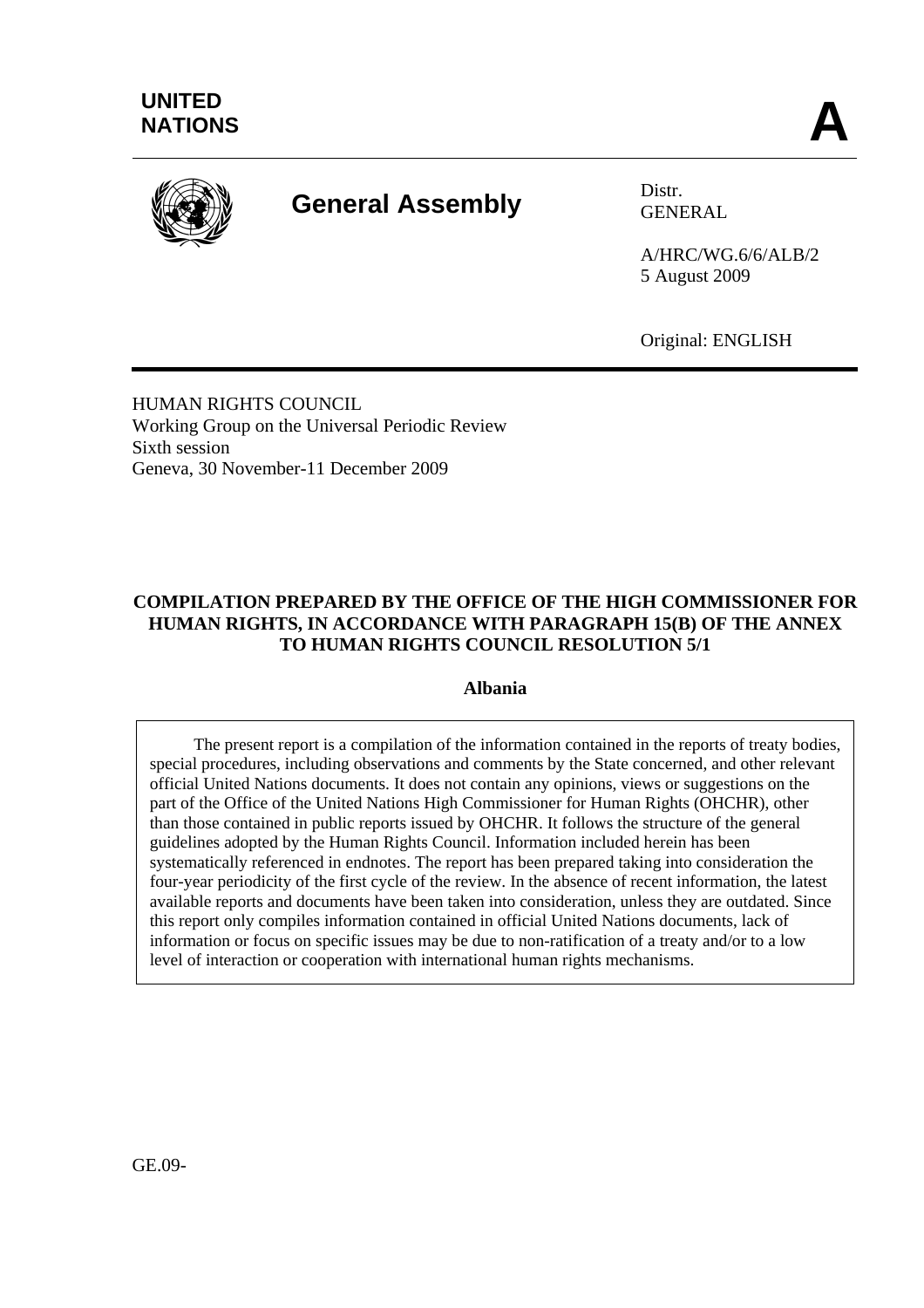#### **I. BACKGROUND AND FRAMEWORK**

| Core universal human<br>rights treaties <sup>2</sup> | Date of ratification,<br>accession or succession |                | <b>Declarations</b><br>/reservations  | Recognition of specific competences of<br>treaty bodies                                                         |
|------------------------------------------------------|--------------------------------------------------|----------------|---------------------------------------|-----------------------------------------------------------------------------------------------------------------|
| <b>ICERD</b>                                         | 11 May 1994 a                                    | None           |                                       | Individual complaints (art. 14): No                                                                             |
| <b>ICESCR</b>                                        | 4 Oct. 1991 a                                    | None           |                                       |                                                                                                                 |
| <b>ICCPR</b>                                         | 4 Oct. 1991 a                                    | None           |                                       | Inter-State complaints (art. 41): No                                                                            |
| <b>ICCPR-OP1</b>                                     | 4 Oct. 2007 a                                    | None           |                                       |                                                                                                                 |
| <b>ICCPR-OP2</b>                                     | 17 Oct. 2007 a                                   | None           |                                       |                                                                                                                 |
| <b>CEDAW</b>                                         | 11 May 1994 a                                    | None           |                                       |                                                                                                                 |
| OP-CEDAW                                             | 23 June 2003 a                                   | None           |                                       | Inquiry procedure (arts. 8 and 9): Yes                                                                          |
| <b>CAT</b>                                           | 11 May 1994 a                                    | None           |                                       | Inter-State complaints (art. 21): No<br>Individual complaints (art. 22): No<br>Inquiry procedure (art. 20): Yes |
| OP-CAT                                               | 1 Oct. 2003 a                                    | None           |                                       |                                                                                                                 |
| <b>CRC</b>                                           | 27 Feb. 1992                                     | None           |                                       |                                                                                                                 |
| OP-CRC-AC                                            | 9 Dec. 2008 a                                    | <b>Binding</b> | declaration<br>under art. 3: 19 years |                                                                                                                 |
| OP-CRC-SC                                            | 5 Feb. 2008 a                                    | None           |                                       |                                                                                                                 |
| <b>ICRMW</b>                                         | 5 June 2007 a                                    | None           |                                       | Inter-State complaints (art. 76): No<br>Individual complaints (art. 77): No                                     |
| <b>CED</b>                                           | 8 Nov. 2007                                      | None           |                                       | Individual complaints (art. 31): Yes<br>Inter-State complaints (art. 32): Yes                                   |

#### **A. Scope of international obligations[1](#page-14-0)**

| Other main relevant international instruments $4$                                  | Ratification, accession or succession |
|------------------------------------------------------------------------------------|---------------------------------------|
| Convention on the Prevention and Punishment of the Crime of Genocide               | Yes                                   |
| Rome Statute of the International Criminal Court                                   | Yes                                   |
| Palermo Protocol <sup>5</sup>                                                      | Yes                                   |
| Refugees and stateless persons <sup>6</sup>                                        | <b>Yes</b>                            |
| Geneva Conventions of 12 August 1949 and Additional Protocols thereto <sup>7</sup> | Yes                                   |
| ILO fundamental conventions <sup>8</sup>                                           | Yes                                   |
| <b>UNESCO</b> Convention against Discrimination in Education                       | <b>Yes</b>                            |
|                                                                                    |                                       |

1. The Committee against Torture (CAT) noted with appreciation the ratification of the Rome Statute of the International Criminal Court in 2002,<sup>[9](#page-15-0)</sup> and recommended that Albania consider making the declarations under articles 21 and 22 of the Convention.<sup>[10](#page-15-0)</sup>

2. The Committee on the Rights of the Child (CRC) welcomed the ratification of ILO (International Labour Organization) Conventions Nos. 138 concerning the Minimum Age for Admission to Employment in 1998, and 182 concerning the Prohibition and Immediate Action for the Elimination of the Worst Forms of Child Labour in 2001.**[11](#page-15-0)**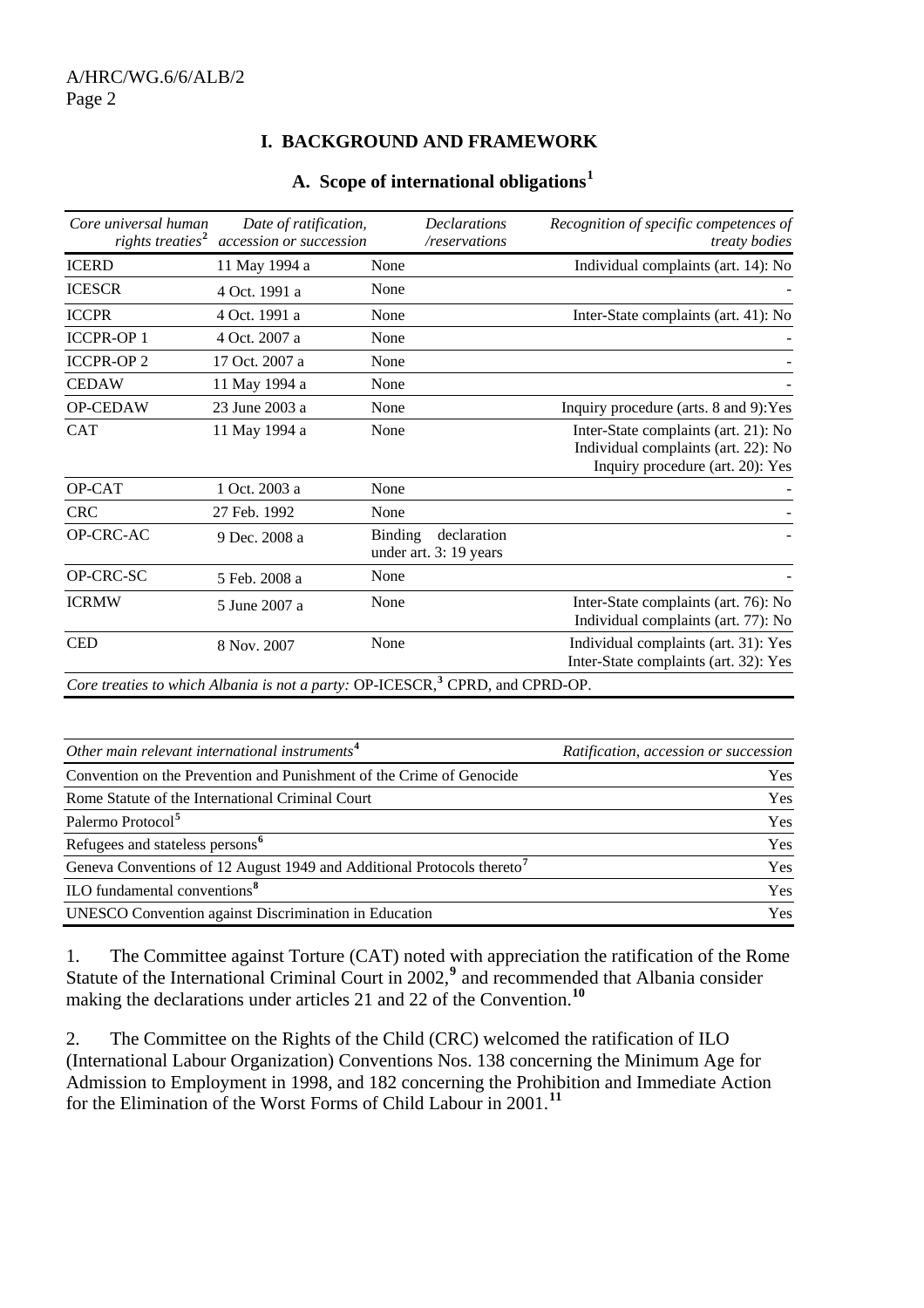#### **B. Constitutional and legislative framework**

3. In 2004, the Human Rights Committee (HR Committee) welcomed the adoption of new legislation, inter alia, the Criminal Code and the Criminal Procedure Code. CAT recommended that the Criminal Code should be amended in order to adopt a definition of torture that covers all the elements contained in article 1 of the Convention.**[12](#page-15-0)** The HR Committee**[13](#page-15-0)** and CRC**[14](#page-15-0)** in 2005 welcomed the adoption of the new Family Code in 2003. The HR Committee also commended Albania for having abolished the death penalty in 2000.**[15](#page-15-0)**

4. The HR Committee**[16](#page-15-0)** and CAT in 2005 noted with appreciation the adoption of a Constitution in 1998 enhancing protection of human rights through, inter alia, the direct applicability of ratified international treaties and their superiority over domestic laws.**[17](#page-15-0)**

5. In 2006, the Committee on Economic, Social and Cultural Rights (CESCR) noted with satisfaction the enactment of a law aimed at strengthening the authority of the People's Advocate (the Ombudsman) in May 2005.**[18](#page-15-0)**

6. The United Nations Country Team (UNCT) stated that the Law on Gender Equality was adopted in 2008 and that the new Electoral Code Law includes temporary special measures, such as a 30 per cent quota for women candidates by political parties to increase women's participation in decision-making.<sup>[19](#page-15-0)</sup> Other recent legal developments included the entry into force of the Domestic Violence Law in 2007 and the passing of secondary legislation on domestic violence in 2008.**[20](#page-15-0)**

7. CRC recommended that Albania take all necessary measures to clarify the definition of the child in Albania and that existing legislation be reviewed to ensure that all children receive the protection they need.**[21](#page-15-0)** In 2006, the Special Rapporteur on the sale of children, child prostitution and child pornography (the Special Rapporteur on the sale of children) stated that the legal framework lacks a definition of the crimes of sale of children and child pornography.**[22](#page-15-0)** He noted that prostitution is a crime in Albania.**[23](#page-15-0)**

8. In 2008, the ILO Committee of Experts on the Application of Conventions and Recommendations (ILO Committee of Experts) noted the adoption of amendments to the Penal Code provisions on trafficking in human beings.**[24](#page-15-0)**

9. UNCT stated that Parliament had adopted the Law on the Organization of the Judiciary, which includes salary scales as well as merit-based criteria for the appointment of judges. The Law on Free Legal Assistance, adopted in December 2008, provides for free legal services to juveniles, witnesses and vulnerable persons.**[25](#page-15-0)**

10. UNCT noted that, in March 2009, Parliament adopted the Law on the Organization and Functioning of the Agency for Supporting Civil Society, which will support activities aimed at encouraging the sustainable development of civil society.**[26](#page-15-0)**

#### **C. Institutional and human rights infrastructure**

11. The People's Advocate was accredited with "A" status by the International Coordinating Committee of National Human Rights Institutions for the Promotion and Protection of Human Rights (ICC) in 2004, which was reconfirmed in 2008.**[27](#page-15-0)** The HR Committee,**[28](#page-15-0)** the Committee on the Elimination of Discrimination against Women (CEDAW),**[29](#page-15-0)** CRC**[30](#page-15-0)** and the Special Representative of the Secretary-General on the situation of human rights defenders (the Special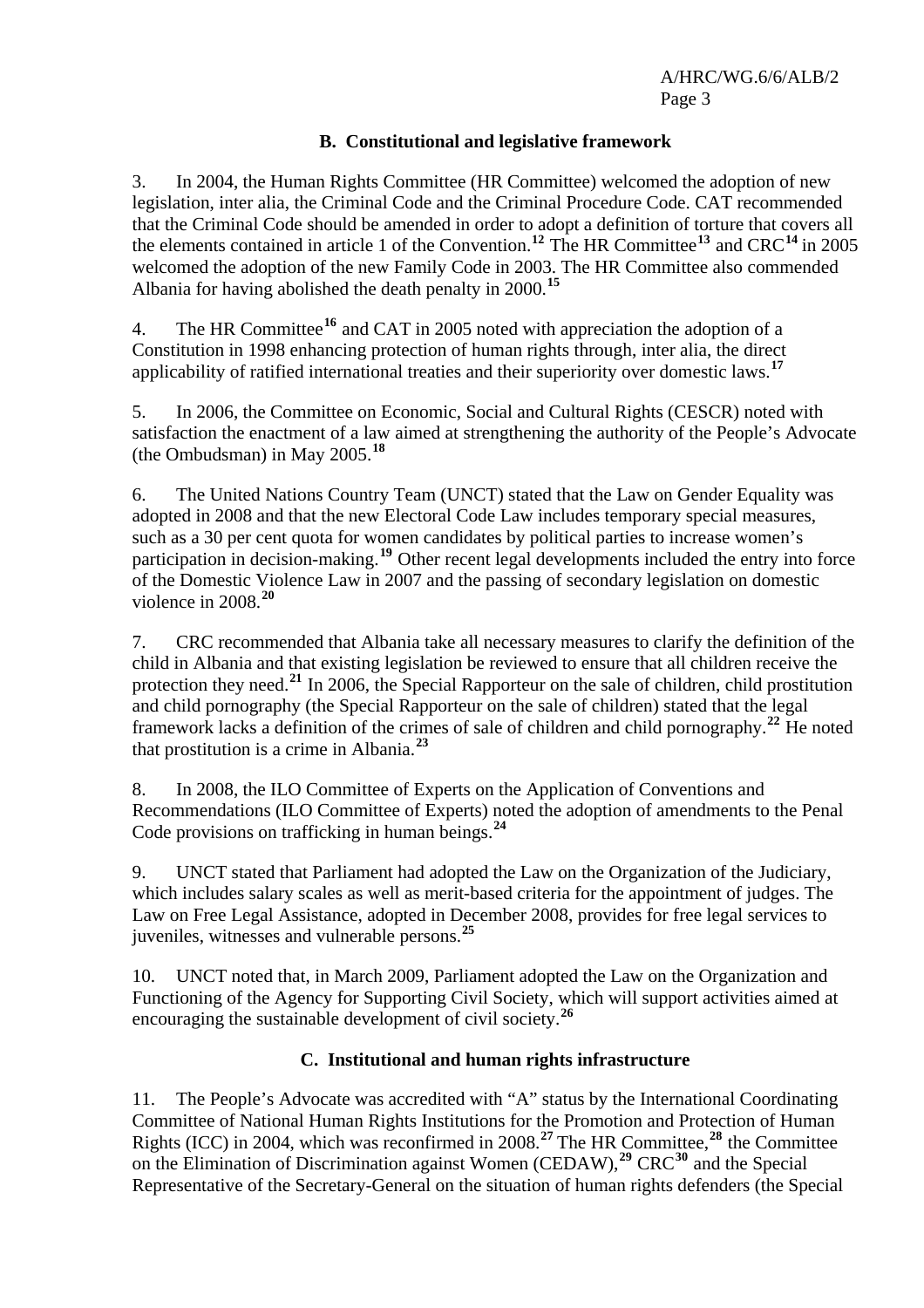Representative on human rights defenders)**[31](#page-15-0)** welcomed the establishment of the People's Advocate. In 2003, CEDAW welcomed the early establishment of a national machinery for the advancement of women and gender equality.**[32](#page-15-0)**

12. CRC also welcomed the establishment of the Sub-Section on Child Rights within the office of the People's Advocate,**[33](#page-15-0)** and recommended that it allow for reporting on developments in the implementation of child rights.**[34](#page-15-0)**

13. CRC noted that a multitude of actors are involved in the implementation of the Convention at the national and local level,**[35](#page-15-0)** and urged Albania to ensure effective coordination among them. The Inter-Ministerial Committee for the Rights of the Child should be provided with adequate means for its efficient functioning.**[36](#page-15-0)**

14. UNCT noted that, included among its powers, the Constitutional Court reviews the compatibility of laws with the Constitution and international treaties, and provides final adjudication of individual complaints of violations of constitutional rights.**[37](#page-16-0)**

#### **D. Policy measures**

15. The HR Committee,**[38](#page-16-0)** CESCR,**[39](#page-16-0)** CERD**[40](#page-16-0)** and the Special Representative on human rights defenders**[41](#page-16-0)** welcomed the establishment of a State Council of Minorities, a National Strategy for the Improvement of the Living Conditions of the Roma and a Committee for Equal Opportunity. UNCT noted that, in 2008, Albania joined the Decade of Roma Inclusion (2005-2015).**[42](#page-16-0)** CESCR also welcomed the adoption of the National Education Action Plan 2005-2015 on pre-University Education in 2004.**[43](#page-16-0)**

16. CRC recommended that Albania ensure that the revision of the National Strategy on Children 2006-2010 takes account of all areas of the Convention, that adequate financial and human resources are provided for its implementation, and that monitoring and coordination mechanisms are ensured.**[44](#page-16-0)**

17. The Special Rapporteur on the sale of children welcomed the fact that the National Strategy on Children 2006-2010 was designed on the basis of CRC's recommendations and that a child specialist had been appointed in the Policy department of the Ministry of Labour and Social Affairs.<sup>[45](#page-16-0)</sup> UNCT stated that, in response to CRC's concluding observations in relation to Albania's initial report and dialogue through the United Nations Children's Fund (UNICEF), the Government significantly revised the National Strategy on Children.**[46](#page-16-0)** The National Strategy for Fighting Child Trafficking 2008-2011 was approved in 2008 with a view to assisting and integrating child victims of trafficking as well as to protecting children in poor families.**[47](#page-16-0)**

18. UNCT noted that the National Strategy for Development and Integration 2007-2013 provides the framework to improve policy development and coordination, of particular relevance to the promotion and protection of economic, social and cultural rights.**[48](#page-16-0)**

19. To implement the World Programme for Human Rights Education (2005-ongoing), Albania has officially included human rights education in the teaching curricula of basic and secondary education as part of various subjects, including extra-curricular activities.**[49](#page-16-0)**

20. UNCT noted that a cross-cutting Anti-Corruption Strategy was adopted in 2008.**[50](#page-16-0)** The Special Rapporteur on the sale of children welcomed the Government's stand against corruption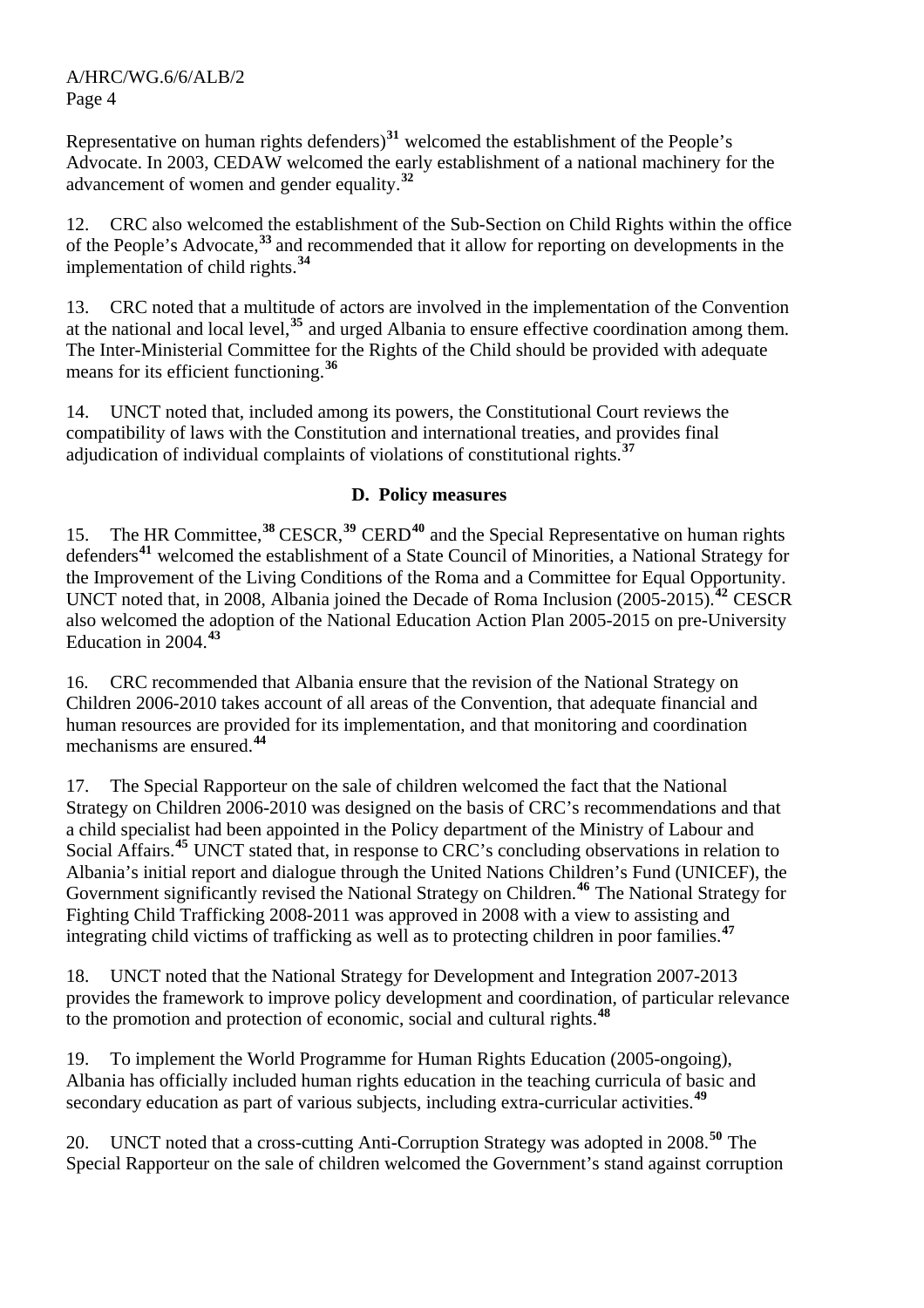at all levels,**[51](#page-16-0)** and noted that corruption impacts more heavily on disadvantaged groups and reinforces their exclusion.**[52](#page-16-0)**

#### **II. PROMOTION AND PROTECTION OF HUMAN RIGHTS ON THE GROUND**

# **A. Cooperation with human rights mechanisms**

| Treaty body <sup>53</sup> | Latest report<br>submitted and<br>considered | Latest<br>concluding<br>observations | Follow-up response | Reporting status                                   |
|---------------------------|----------------------------------------------|--------------------------------------|--------------------|----------------------------------------------------|
| <b>CERD</b>               | 2002                                         | Aug. 2003                            |                    | Fifth to seventh reports overdue since<br>2007     |
| <b>CESCR</b>              | 2005                                         | Nov. 2006                            |                    | Combined second and third reports due<br>in $2009$ |
| <b>HR</b> Committee       | 2004                                         | Oct. 2004                            | Jan. 2007          | Second report overdue since 2008                   |
| <b>CEDAW</b>              | 2002                                         | Jan. 2003                            |                    | Third report received in 2008                      |
| <b>CAT</b>                | 2003                                         | May 2005                             | Aug. 2006          | Second report received in 2009                     |
| <b>CRC</b>                | 2003                                         | Jan. 2005                            |                    | Combined second and third reports due<br>in $2009$ |
| OP-CRC-AC                 |                                              |                                      |                    | Initial report due in 2010                         |
| OP-CRC-SC                 |                                              |                                      |                    | Initial report due in 2010                         |
| <b>CMW</b>                | None                                         | None                                 |                    | Initial report overdue since 2008                  |

#### **1. Cooperation with treaty bodies**

#### **2. Cooperation with special procedures**

| Standing invitation issued                                      | No.                                                                                                                                                                                        |
|-----------------------------------------------------------------|--------------------------------------------------------------------------------------------------------------------------------------------------------------------------------------------|
| Latest visits or mission reports                                | Special Rapporteur on the sale of children, child prostitution and child<br>pornography (31 Oct.-7 Nov. 2005).                                                                             |
| Visits agreed upon in principle                                 |                                                                                                                                                                                            |
| Visits requested and not yet agreed<br>upon                     | Special Representative of the Secretary-General on the situation of human<br>rights defenders; Special Rapporteur on extrajudicial, summary or arbitrary<br>executions, requested in 2008. |
| <i>Facilitation/cooperation during</i><br>missions              | Special Rapporteur on the sale of children, child prostitution and child<br>pornography thanked Albania for allowing him to undertake a fruitful visit. <sup>54</sup>                      |
| Follow-up to visits                                             |                                                                                                                                                                                            |
| Responses to letters of allegations<br>and urgent appeals       |                                                                                                                                                                                            |
| Responses to questionnaires on<br>thematic issues <sup>55</sup> | Albania responded to three of the 15 questionnaires sent by special<br>procedures mandate holders, <sup>56</sup> within the deadlines. <sup>57</sup>                                       |

# **3. Cooperation with the Office of the High Commissioner for Human Rights**

21. Albania contributed financially to OHCHR in 2009.**[58](#page-17-0)** In the context of the Delivering as One pilot programme in Albania, a Human Rights Adviser from the Action 2 Global Programme was deployed to UNCT in 2009.**[59](#page-17-0)**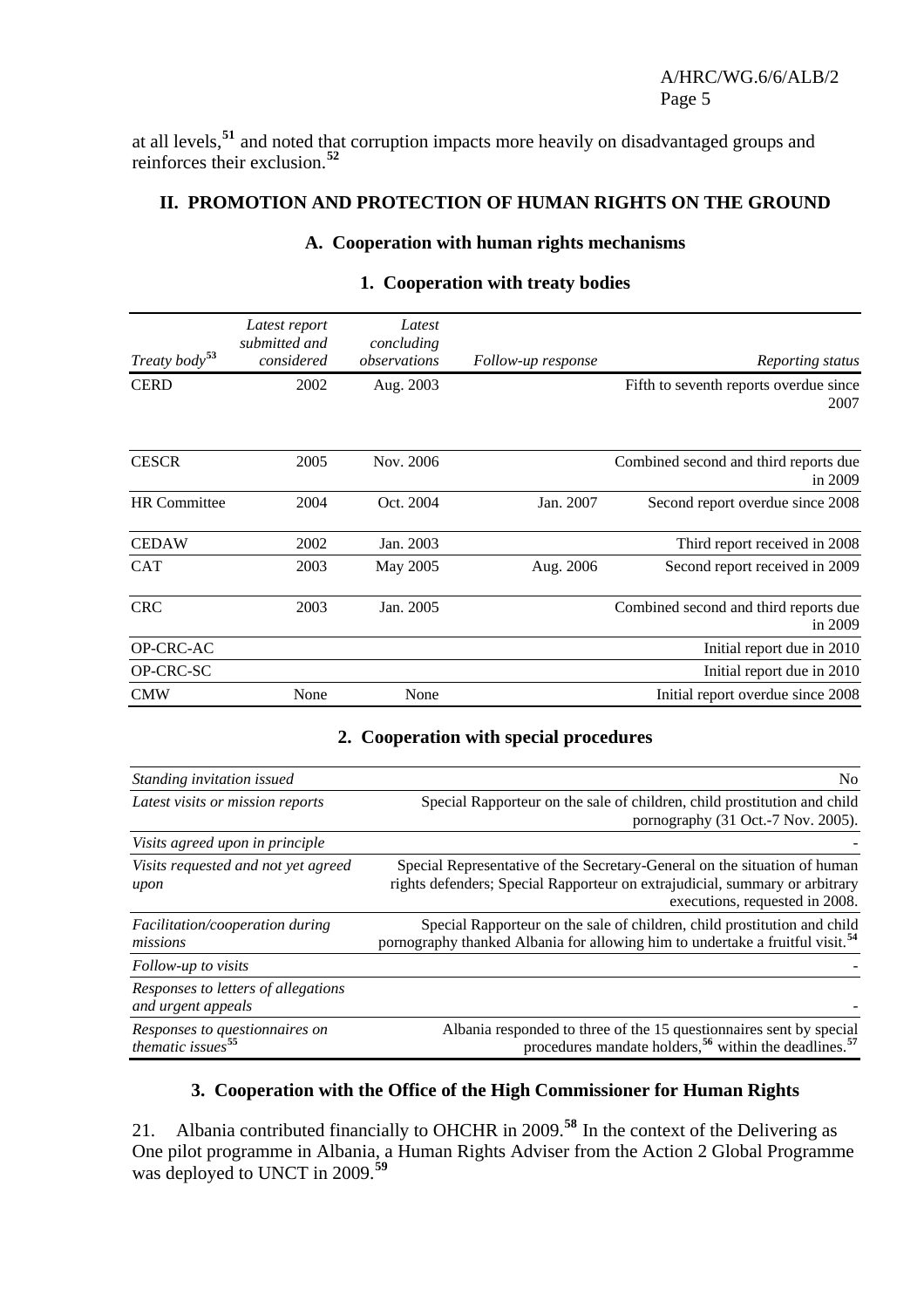## **B. Implementation of international human rights obligations**

#### **1. Equality and non-discrimination**

22. The HR Committee,**[60](#page-17-0)** CESCR**[61](#page-17-0)** and CEDAW**[62](#page-17-0)** were concerned that women continue to face discrimination under customary law and traditional codes *(Kanun).* CESCR recommended that Albania step up necessary measures to promote equality between men and women**[63](#page-17-0)** and invited Albania to consider establishing an independent mechanism for the coordination and evaluation of activities relating to gender equality.**[64](#page-17-0)** CEDAW urged Albania to implement measures to eliminate the practice of customary law and traditional codes of conduct discriminating against women.**[65](#page-17-0)**

23. The HR Committee was concerned that the Roma community continues to suffer prejudice and discrimination, in particular with regard to access to health services, social assistance, education and employment.**[66](#page-17-0)** CESCR made the same comments.**[67](#page-17-0)** The HR Committee urged Albania to ensure that all members of ethnic and linguistic minorities, whether or not they are recognized as national minorities, are protected against discrimination.**[68](#page-17-0)** CESCR called on Albania to intensify its efforts to promote ethnic tolerance and to adopt a strategy for the integration of persons of a different ethnic origin.**[69](#page-17-0)** In 2003, CERD made similar comments.**[70](#page-17-0)**

24. The Special Rapporteur on the sale of children highlighted the fact that Roma and Egyptian communities are discriminated against in all spheres of life and the accumulation of disadvantages results in multiple forms of exclusion and marginalization.**[71](#page-17-0)**

25. CRC was concerned, as highlighted also by UNHCR,**[72](#page-17-0)** that discrimination persists in particular with respect to ethnic minorities, children with disabilities and children living in remote areas.**[73](#page-17-0)** CRC urged Albania, as highlighted also by UNHCR,**[74](#page-17-0)** to develop and implement policies aimed at countering the various forms of discrimination.**[75](#page-17-0)**

26. The 2004 Common Country Assessment (CCA) report noted that children with disabilities have no access to education and employment in conformity with their type and level of disability.**[76](#page-17-0)** They are not included in the compulsory schooling, and there is a very low level of integration of them in preschool education.**[77](#page-17-0)**

## **2. Right to life, liberty and security of the person**

27. CESCR**[78](#page-17-0)**, the HR Committee**[79](#page-17-0)** and CRC**[80](#page-17-0)** were concerned at the impact of the legacy of the *Kanun* (customary law) and the persistence of vendetta or honour killings. CESCR recommended that Albania strengthen its efforts to eliminate the practice of vendetta killings and other forms of violence which originate from the *Kanun*. **[81](#page-17-0)** CRC made similar comments.**[82](#page-17-0)**

28. CESCR**[83](#page-18-0)** and CAT**[84](#page-18-0)** were concerned about the pervasiveness of domestic violence, abuse and ill-treatment against women and children. CESCR urged Albania to provide training to law enforcement officials and judges.**[85](#page-18-0)** CAT recommended that Albania adopt measures to combat sexual violence and violence against women, including domestic violence.**[86](#page-18-0)** The HR Committee,<sup>[87](#page-18-0)</sup> CRC<sup>[88](#page-18-0)</sup> and the Special Rapporteur on the sale of children made similar comments.**[89](#page-18-0)**

29. The HR Committee**[90](#page-18-0)** and CRC**[91](#page-18-0)** were concerned at allegations of arbitrary arrests and detention, excessive use of force by law enforcement officials, ill-treatment of detainees in police custody and the use of torture to extract confessions from suspects. The HR Committee regretted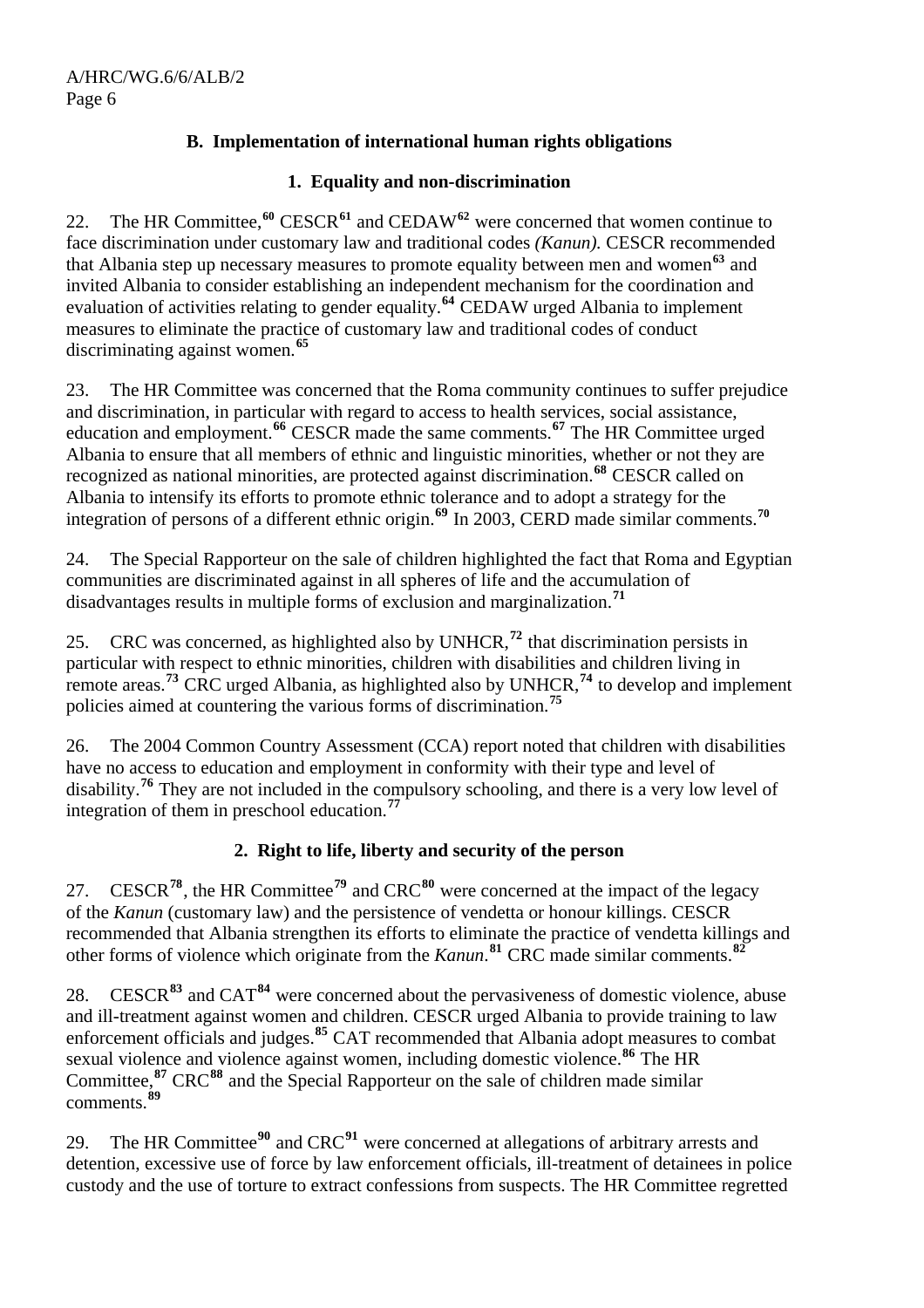that acts of torture by law enforcement officials are considered as "arbitrary acts" only, and treated accordingly.**[92](#page-18-0)** CESCR was seriously concerned about the reports of ill-treatment and excessive use of force by law enforcement officials, vis-à-vis the Roma and Egyptian communities.**[93](#page-18-0)**

30. The HR Committee was concerned about inhumane conditions of detention, the number of persons on remand and conditions of detention, the condition of juvenile and female detainees as well as the lack of compensation for unlawful arrest or detention.**[94](#page-18-0)** CAT expressed concern at the conditions of detention and pretrial detention periods of up to three years.**[95](#page-18-0)** The HR Committee**[96](#page-18-0)** and CAT**[97](#page-18-0)** urged Albania to improve the conditions of detention for those held on remand and for convicted persons.

31. The 2004 CCA report noted that Albania is both a conduit and a source country for human trafficking, including trafficking of women and girls for the purpose of forced prostitution.**[98](#page-18-0)** The Special Rapporteur on the sale of children expressed similar concerns**[99](#page-18-0)** noting that many children are trafficked with some form of consent of their parents and family,**[100](#page-18-0)** including trafficking of newborn children for illegal adoption.**[101](#page-18-0)** He also noted that child trafficking hits more severely the Roma and Egyptian communities.<sup>[102](#page-18-0)</sup> He called attention to the problem of re-trafficking, mainly due to the failure to provide adequate support to reintegration and the strong ties between the victims and their traffickers.**[103](#page-18-0)**

32. The HR Committee expressed concern at reports on the involvement of police and government officials in trafficking, and about the lack of effective witness and victim protection mechanisms.**[104](#page-18-0)** CESCR**[105](#page-18-0)** and CEDAW**[106](#page-18-0)** made similar comments. In 2007, the ILO Committee of Experts requested the Government to take necessary measures to secure the prohibition of the use, procuring or offering of both boys and girls under 18 years of age for prostitution.**[107](#page-18-0)**

33. CRC recommended, inter alia, in accordance with article 32 of the Convention, and ILO Conventions Nos. 138 and 182, that Albania pursue measures, at the national and international level, to dismantle trafficking and exploitation networks, and establish control mechanisms to monitor the extent of child labour.**[108](#page-18-0)**

34. CESCR noted with concern the high percentage of children below the age of 16 who work, sometimes in hazardous conditions. Children, many of them Roma, work in the streets and are particularly vulnerable to exploitation.**[109](#page-18-0)** Albania was urged to take measures to ensure that legislation protecting minors against economic and social exploitation and their right to education are rigorously enforced.**[110](#page-18-0)** The ILO Committee of Experts requested the Government to indicate the measures taken or envisaged to prohibit the use of children for illicit activities,**[111](#page-18-0)** and to provide information on the measures taken to protect persons under 18 years of age living in the streets from the worst forms of child labour.**[112](#page-18-0)** The HR Committee expressed similar concerns.**[113](#page-18-0)**

35. The Special Rapporteur on the sale of children stated that a large number of children are employed in the formal sector but work in hazardous occupations under dangerous conditions.<sup>[114](#page-18-0)</sup>

36. CRC was concerned that corporal punishment continued to be used as a disciplinary method,**[115](#page-18-0)** and urged Albania to prohibit it by law.**[116](#page-18-0)**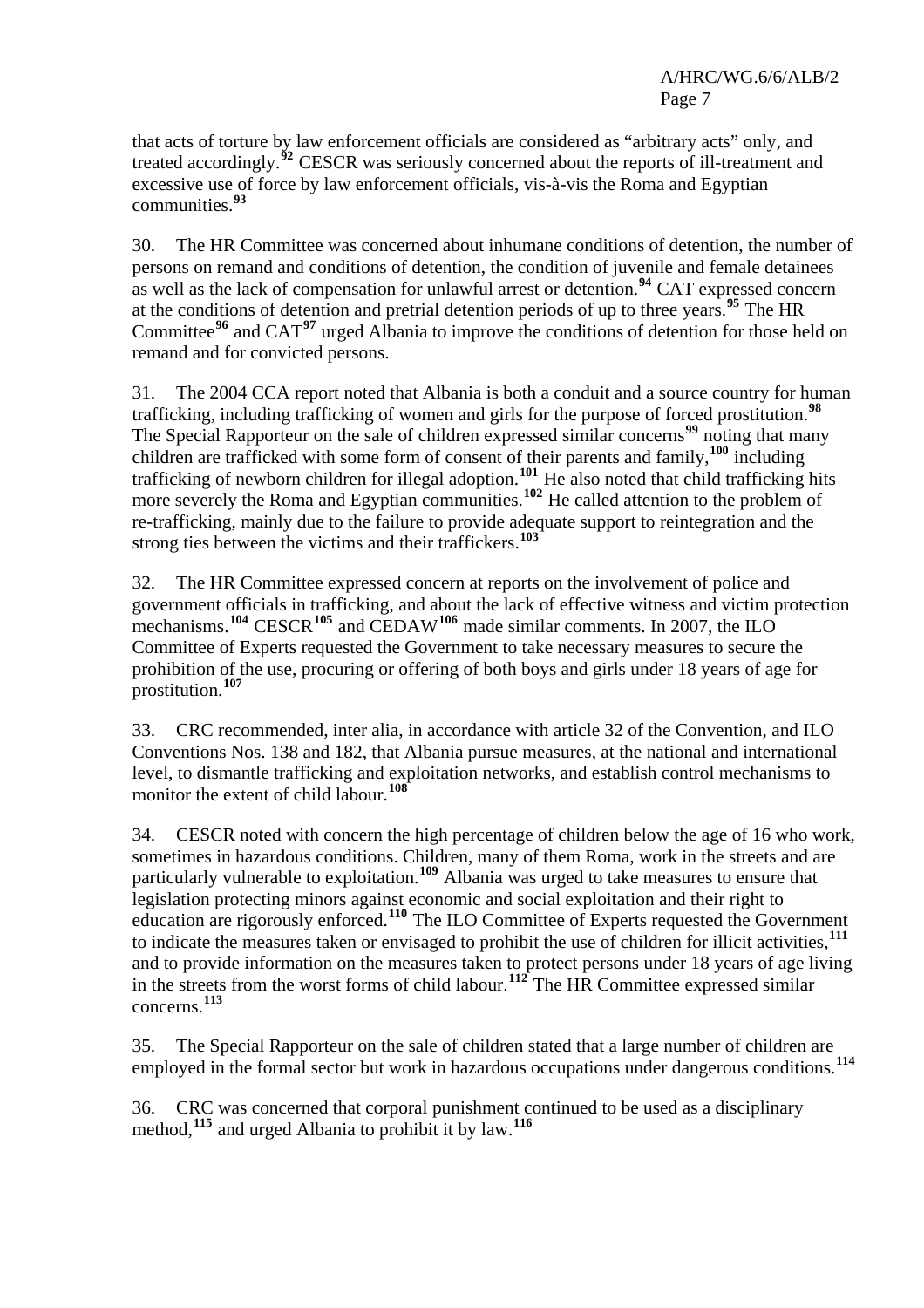## **3. Administration of justice, including impunity, and the rule of law**

37. The 2004 CCA report noted that the rule of law is weak despite efforts to improve the function of the judicial system.**[117](#page-19-0)** The lack of transparency and impartiality affects important aspects of judicial operations.<sup>[118](#page-19-0)</sup> The HR Committee remained concerned about alleged cases of executive pressure on the judiciary and persistent problems of corruption, lack of access to counsel and legal aid, and undue delay of trials.**[119](#page-19-0)** CESCR was concerned about the reported lack of independence, security and training of the judiciary,**[120](#page-19-0)** and strongly urged Albania to take measures on these issues.**[121](#page-19-0)**

38. CESCR urged Albania to provide specific training to law enforcement officers to ensure that they respect and protect human rights without distinction. Incidents of police violence should be thoroughly investigated and perpetrators promptly brought to justice.**[122](#page-19-0)**

39. The HR Committee**[123](#page-19-0)** and CRC**[124](#page-19-0)** were concerned that, despite several cases of investigations and punishment of those responsible for ill-treatment, many cases have not been investigated properly. CAT expressed concern that a climate of de facto impunity prevails for law enforcement personnel who commit acts of torture or ill-treatment,<sup>[125](#page-19-0)</sup> and recommended that Albania investigate all allegations of torture or ill-treatment with a view to prosecuting those responsible.**[126](#page-19-0)**

40. CESCR recommended that Albania take rigorous measures to prosecute those who engage or collaborate in vendetta or honour killings and other forms of violence.**[127](#page-19-0)**

41. CRC was concerned at the lack of an effective juvenile justice system of specialized police prosecutors, judges and social workers.**[128](#page-19-0)** UNCT noted that interventions on legislative reform in the area of juvenile justice remain fragmented.**[129](#page-19-0)**

## **4. Right to privacy, marriage and family life**

42. The Special Rapporteur on the sale of children was concerned at the way the media portray children: without respecting the children's right to privacy, the media disclose or make recognizable the identity of victims of trafficking.**[130](#page-19-0)**

## **5. Freedom of expression and right to participate in public and political life**

43. The 2004 CCA report noted that true respect for freedom of expression in Albania requires changes in practices and legislative reforms.**[131](#page-19-0)** The Special Representative on human rights defenders shared the concerns expressed by the HR Committee, in particular with regard to "instances of harassment and physical violence against journalists as well as about threats of defamation suits against them" and asked for information on this issue.**[132](#page-19-0)**

44. The HR Committee was concerned about the low level of participation of women in public affairs, and in the political and economic life, particularly in senior positions of public administration.**[133](#page-19-0)** CEDAW**[134](#page-19-0)** expressed similar concerns in 2003.**[135](#page-19-0)**

45. In 2007, the ILO Committee of Experts noted that persons who have served or have been candidates in bodies or functions of the previous regime were excluded from the right to serve in certain public functions and engage in certain professions. The Committee considered that the criteria for exclusion were not sufficiently well defined and delimited to ensure that they do not lead to discrimination in employment and occupation based on political opinion.**[136](#page-19-0)** UNCT noted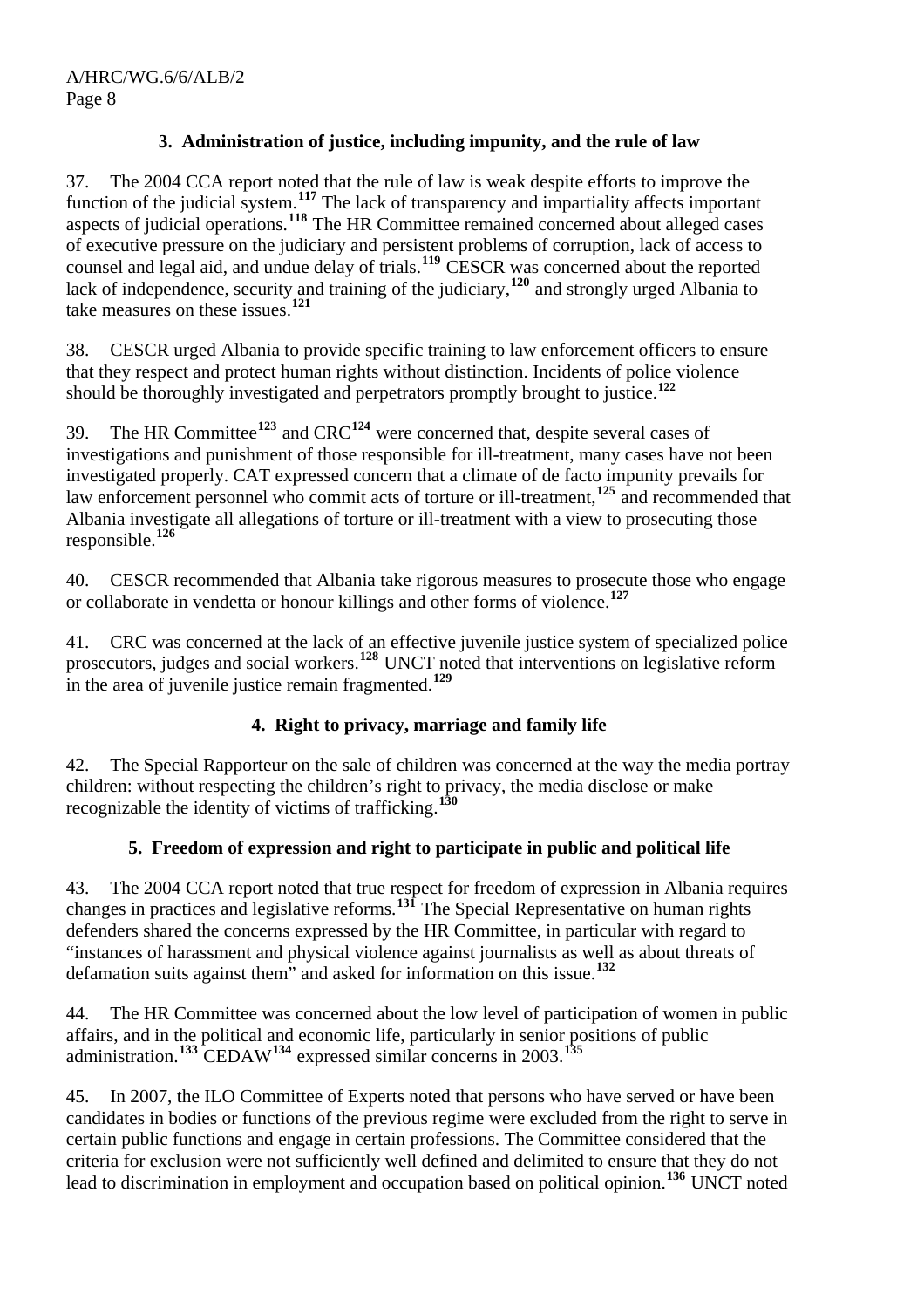that, in February 2009, the Constitutional Court suspended the implementation of the Lustration Law, a law passed on 22 December 2008, which prohibits people who worked during the communist era in the areas of the secret police, the judiciary or as prosecutors from government employment.**[137](#page-19-0)**

#### **6. Right to work and to just and favourable conditions of work**

46. CESCR expressed concern about the high levels of unemployment that continue to persist, especially in rural areas and among members of ethnic minorities, including the Roma and the Egyptian communities.**[138](#page-19-0)** The Special Rapporteur on the sale of children highlighted that the high unemployment rate affects the Roma disproportionately.<sup>[139](#page-19-0)</sup> CESCR urged Albania to increase its efforts to combat unemployment through special targeted programmes and recommended taking measures to stimulate rural development.**[140](#page-19-0)**

47. CESCR was concerned that the current minimum wage, and its absence in the private sector, was insufficient to provide an adequate standard of living, <sup>[141](#page-19-0)</sup> and invited Albania to consider introducing a legal minimum wage that is applicable to all workers.**[142](#page-19-0)** A 2008 International Monetary Fund (IMF) report indicated that men earned around double the hourly earnings of women in the agriculture and mining sector.<sup>[143](#page-19-0)</sup> CESCR recommended taking appropriate measures to amend the Labour Code so as to liberalize the existing limitations on the right to strike.**[144](#page-19-0)**

48. In 2007 the ILO Committee of Experts requested the Government to provide information on the measures taken or envisaged to ensure that self-employed workers under 18 years of age are protected against types of work which are likely to harm their health, safety or morals.**[145](#page-19-0)**

#### **7. Right to social security and to an adequate standard of living**

49. UNCT stated that data from the most recent Living Standards Measurement Survey (LSMS) show that the overall poverty rate declined from 25.4 per cent in 2002 to 18.5 per cent in 2005, and 12.4 per cent 2008. However, there has been a slowdown in the reduction of poverty in mountainous areas where poverty tends to be highest with little change since 2005.**[146](#page-19-0)** The 2004 CCA report noted that unequal access to basic social services is an issue to be emphasized, especially between rural and urban regions.<sup>[147](#page-19-0)</sup> CESCR urged Albania to take remedial measures to address the regional disparities that affect the equal enjoyment of economic, social and cultural rights.**[148](#page-19-0)**

50. A 2006 United Nations Development Programme (UNDP) report stated that poverty rates among Roma are particularly high (78 per cent), especially in relation to the majority (22 per cent).<sup>[149](#page-19-0)</sup> CESCR remained concerned about the extent of poverty, especially in rural areas and among the Roma and members of other ethnic minorities.**[150](#page-19-0)** The Special Rapporteur expressed similar views.**[151](#page-19-0)**

51. The Special Rapporteur on the sale of children urged the Government to adopt measures to facilitate procedures for birth registration.**[152](#page-19-0)** CRC recommended that Albania, as highlighted also by UNHCR,**[153](#page-19-0)** take appropriate measures to promote the registration of all children, paying particular attention to the most vulnerable and marginalized groups.**[154](#page-19-0)**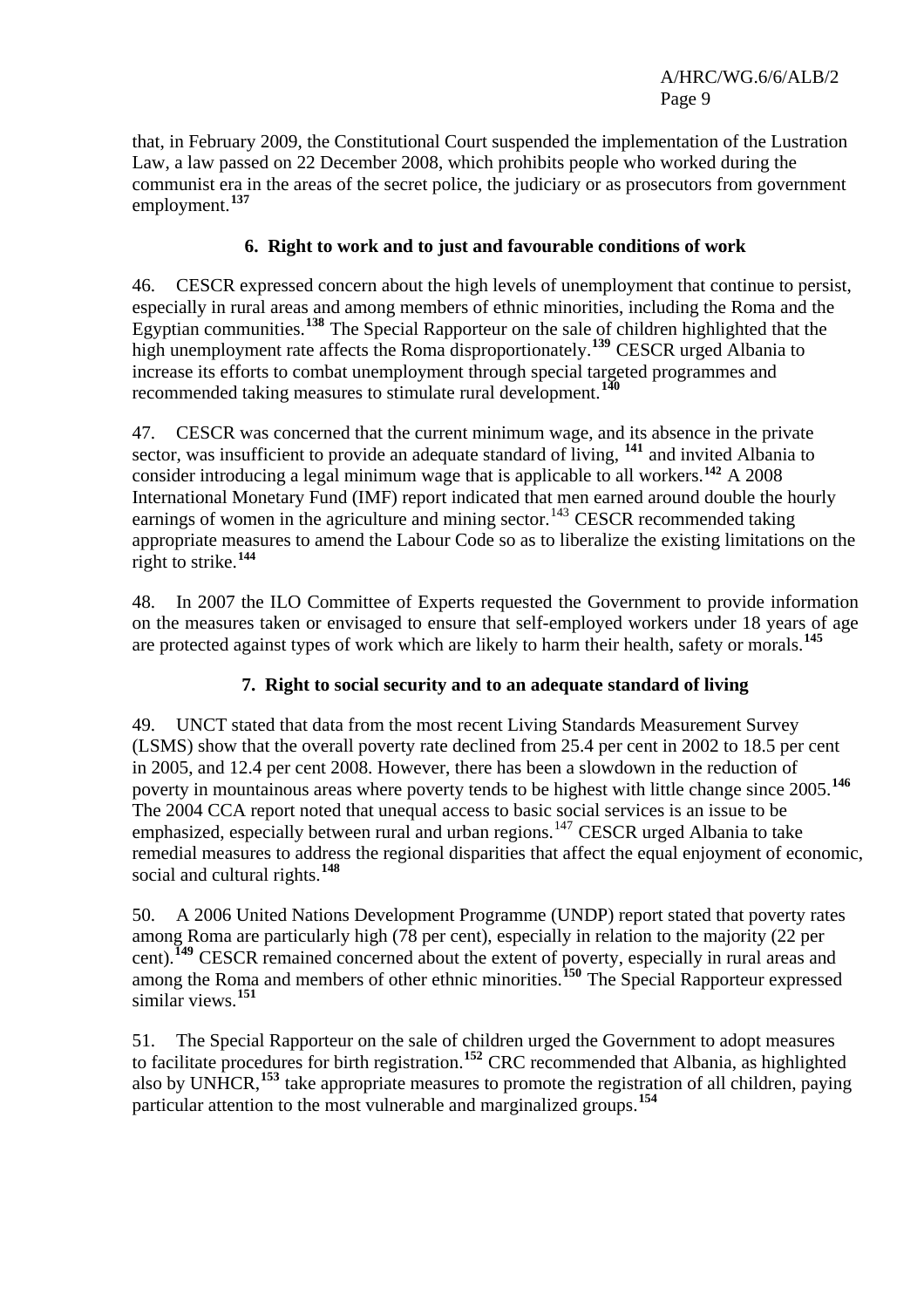52. CESCR recommended that Albania consider enacting legislation that ensures the right to housing and adopting a national plan of action on housing. CESCR also encouraged taking necessary steps to legalize the existing Roma and Egyptian settlements.**[155](#page-19-0)**

53. CRC noted that, despite marked improvement in infant mortality rates, these remained very high, and marked disparities in health services between different regions of the country exist.**[156](#page-19-0)** CRC recommended that Albania strengthen its efforts to ensure allocation of resources, including training of sufficient numbers of health-care professionals, and investments in healthcare infrastructure, especially in the most disadvantaged areas.**[157](#page-19-0)** UNCT notes that psychiatric institutions provide poor standards of care to persons with disabilities.**[158](#page-19-0)**

## **8. Right to education and to participate in the cultural life of the community**

54. The 2004 CCA report noted that the present educational system is not able to fulfil everybody's right to access to different levels of education.**[159](#page-19-0)** A 2006 UNDP report noted that while 87 per cent of urban children in Albania complete the fifth grade, only 77 per cent of rural children do so.<sup>[160](#page-19-0)</sup> UNCT noted that in areas densely populated by Roma communities, access to education can be as low as 13 per cent.**[161](#page-19-0)** CESCR urged Albania to continue to take effective measures to increase school attendance by Roma children, especially girls, including, inter alia, through the grant of scholarships.**[162](#page-19-0)**

55. CRC noted that it is widely acknowledged that children in Albania work in the streets, within the family, or elsewhere in exploitative situations or to such an extent that regular school attendance is impeded.**[163](#page-19-0)** The 2004 CCA report noted that water and sanitation facilities in public schools are quite problematic especially in rural areas.**[164](#page-19-0)** CRC urged Albania to, inter alia, strengthen its ongoing efforts to address the problems relating to the training of teachers and to increase budget allocations with a view to improving the quality of education and physical conditions in schools.**[165](#page-19-0)**

## **9. Minorities and indigenous peoples**

56. The 2004 CCA report indicated that Roma children are the most deprived cultural and ethnic group from the point of view of educational attainment.**[166](#page-19-0)**

57. CESCR remained concerned that Albania has not granted the Egyptian community the status of a minority group, thus denying them the same guarantees and protective measures enjoyed by other minority groups.**[167](#page-19-0)** CESCR invited Albania to reconsider its position with regard to the recognition of the Egyptian community in accordance with recognized international standards.**[168](#page-19-0)**

58. The HR Committee urged Albania to ensure that all members of ethnic and linguistic minorities, whether or not they are recognized as national minorities, may enjoy their own culture and use their own language, have access to all social rights, participate in public affairs, and are provided with effective remedies against discrimination.**[169](#page-19-0)**

## **10. Migrants, refugees and asylum-seekers**

59. CRC welcomed, as highlighted also by UNHCR,**[170](#page-19-0)** the progress made in establishing a clearer legal framework governing the treatment of refugees and the prevention of statelessness. CRC recommended that pre-screening procedures of foreigners be extended to the border points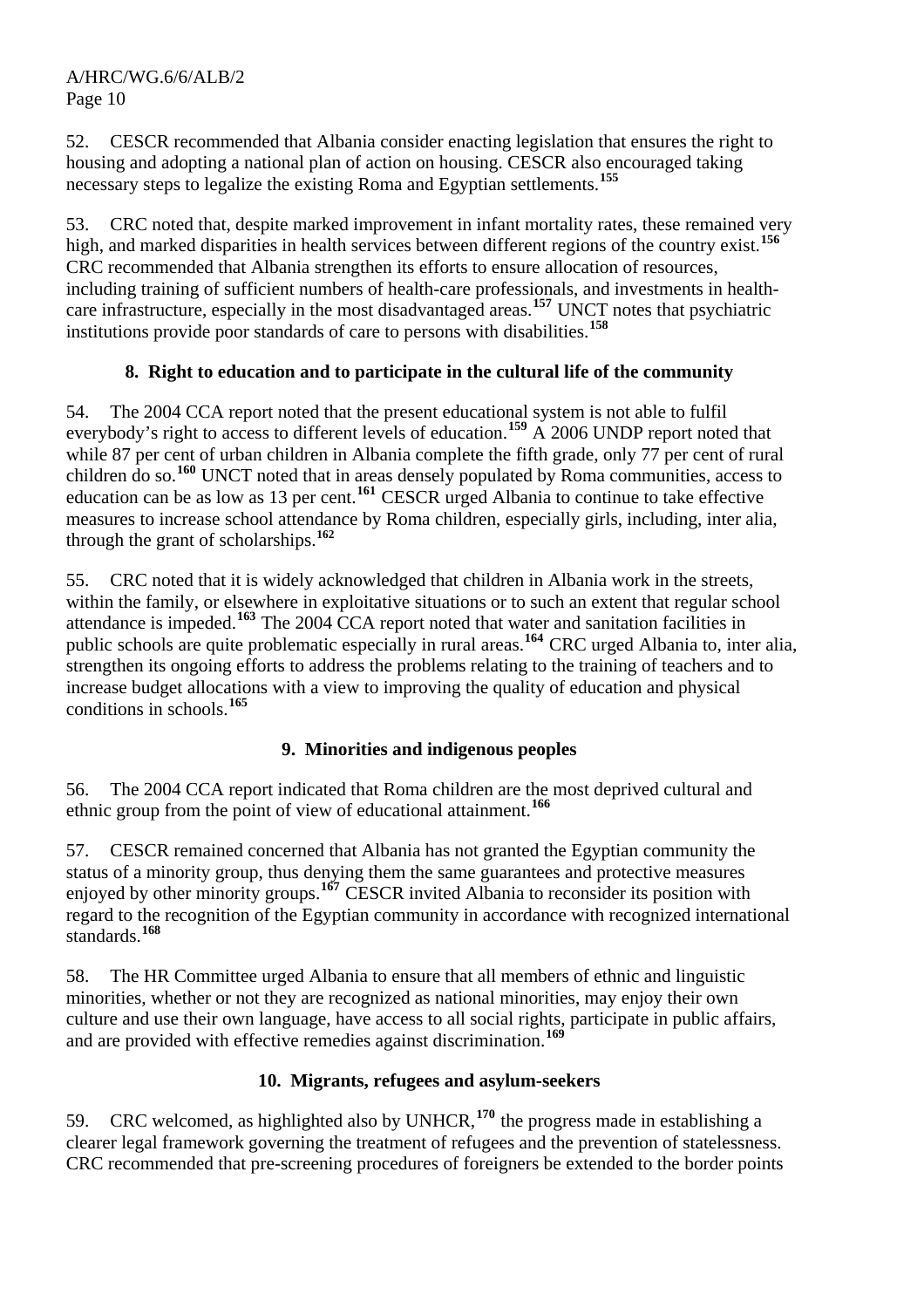with a view to guaranteeing maximum protection to child asylum-seekers and trafficked children.**[171](#page-19-0)**

60. CRC noted, as highlighted also by UNHCR,**[172](#page-19-0)** that the departure of children from Albania to neighbouring countries is a significant problem, and recommended that Albania, as highlighted also by UNHCR,<sup>[173](#page-19-0)</sup> strengthen its efforts to, inter alia, determine and address the causes of such large-scale departure of unaccompanied children and introduce safeguards to reduce the phenomenon.**[174](#page-19-0)**

61. The Special Rapporteur on the sale of children was particularly concerned at the situation of unaccompanied children who are returned to Albania,**[175](#page-19-0)** and the lack of infrastructure to host children at the border.**[176](#page-19-0)**

## **III. ACHIEVEMENTS, BEST PRACTICES, CHALLENGES AND CONSTRAINTS**

62. The HR Committee welcomed the progress accomplished in legislative and institutional reform, notably the restoration of the freedom of conscience and belief.**[177](#page-19-0)** The Special Representative on human rights defenders<sup>[178](#page-19-0)</sup> and CAT noted with appreciation the ongoing efforts aimed at strengthening human rights in Albania.**[179](#page-19-0)**

63. UNCT noted that one of the key achievements of Albania has been the level of ratifications of United Nations and regional human rights treaties, as well as the introduction of laws and strategies aimed at implementing international standards within national law and policy. Another achievement has been the work of the People's Advocate, which has maintained its "A" status" before the ICC and continues to contribute to the promotion and protection of human rights.**[180](#page-19-0)**

64. The Special Representative on human rights defenders noted that cooperation between the State and civil society has improved, allowing the human rights community to offer and provide legal assistance, and to be consulted on draft law and law implementation.**[181](#page-19-0)** NGOs have the right to file complaints before the Constitutional Court for violations of rights in legal proceedings.**[182](#page-19-0)**

65. CRC noted that Albania continues to face economic, social and political challenges, including high rates of unemployment and poverty, and the brain drain depriving the country of active young people.**[183](#page-19-0)**

66. UNCT and UNICEF submitted that, despite the broad legislative reform related to children's rights, the existing mechanisms of social policy were inadequate to significantly reduce social exclusion among vulnerable and marginalized children.**[184](#page-19-0)** UNICEF stated that a comprehensive system of data collection that allows for disaggregation by income level, geographic location, ethnicity, and gender has to be established.**[185](#page-19-0)**

## **IV. KEY NATIONAL PRIORITIES, INITIATIVES AND COMMITMENTS**

## **A. Pledges by the State**

67. In 2006, Albania pledged to advance human rights both at the national and international level, including by: increasing public awareness of human rights; continuing to promote a human rights-based approach; prioritizing respect for and promotion of minority human rights; and establishing a National Committee on Minorities under the Prime Minister, with the objective of observing the protection and respect of human rights of minorities.**[186](#page-19-0)**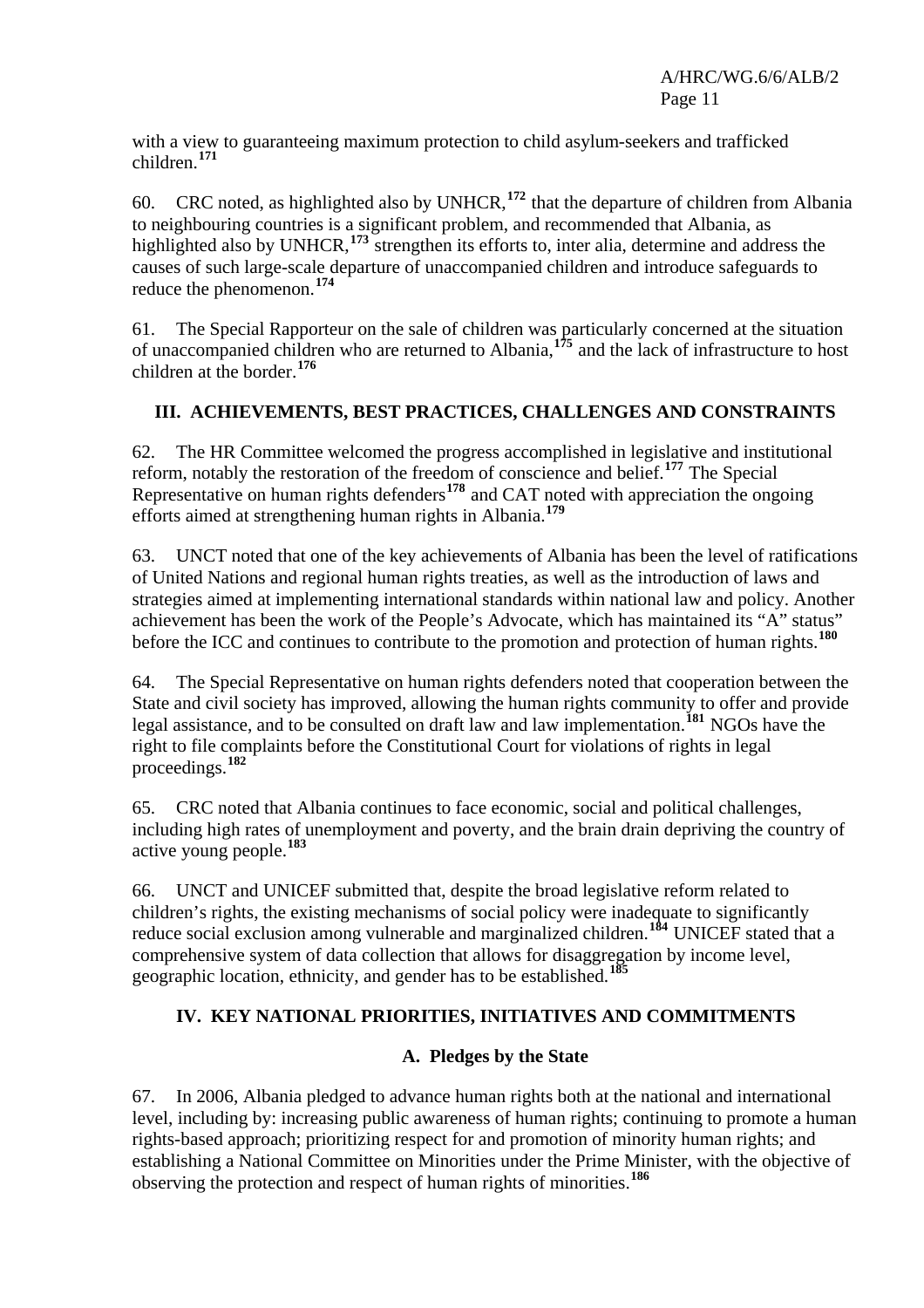68. UNCT noted that the National Committee on Minorities has been established. Albania also pledged: to ratify the Optional Protocol to ICCPR and the Optional Protocols to CRC as well as amendments to CAT, CEDAW and CRC; to support strongly the efforts to strengthen OHCHR, and to cooperate fully with the Human Rights Council and its special procedures. Notably, since making the pledges, Albania has ratified the Optional Protocols to ICCPR and the Optional Protocols to CRC.**[187](#page-19-0)**

#### **B. Specific recommendations for follow-up**

69. CESCR requested Albania to provide in its next periodic report detailed information on the extent of domestic violence, and the legislative measures and policies adopted to address that phenomenon, including facilities and remedies provided for victims.**[188](#page-19-0)**

70. The HR Committee requested Albania to provide, within one year, information on the assessment of the situation and the implementation of the Committee's recommendations related to the low representation of women in public and political life; to the arbitrary detentions and excessive use of force by police officers; the conditions of detention and the lack of compensation for the victims of unlawful arrest and detention.**[189](#page-19-0)** In its response, Albania stated that administrative measures have been taken to overcome violence and maltreatment and to safeguard the constitutional rights of persons pre-detained.**[190](#page-19-0)** Albania also stated that it has taken measures to improve the living conditions of inmates, in particular, the separation of minors from adult inmates, and that, with regard to pre-detention situations, legal proceedings and guarantees are respected.**[191](#page-19-0)**

71. Replying to CAT's request,**[192](#page-19-0)** Albania stated that cases have been brought to evidence concerning the use of violence on inmates, and that recommendations were made by the Ombudsman to the Prosecution Office concerning claims of maltreatment for the initiation of criminal proceedings. In addition, a mechanism was set up to guarantee the protection of the rights of persons deprived of their liberty and prison visits by different organizations are allowed without any authorization.**[193](#page-19-0)**

72. The Special Rapporteur on the sale of children recommended that the Government give priority to the implementation of the national strategies on children and on combating child trafficking, to allocate adequate resources, and to establish a monitoring system.**[194](#page-19-0)**

73. The Special Rapporteur on the sale of children recommended that Albania consider the possibility of decriminalizing prostitution, defining the crimes of the sale of children and child pornography, and adopting a law on accessible procedures enabling victims of trafficking to obtain compensation.**[195](#page-19-0)**

## **V. CAPACITY-BUILDING AND TECHNICAL ASSISTANCE**

74. With regard to education, CRC urged Albania to consider seeking technical assistance from UNICEF.**[196](#page-19-0)** On refugees and asylum-seekers, CRC recommended that Albania consider seeking assistance from the Office of the United Nations High Commissioner for Refugees.**[197](#page-19-0)** Regarding the economic exploitation of children, CRC recommended continuing ongoing cooperation with ILO-IPEC.**[198](#page-19-0)** On juvenile justice, CRC recommended seeking technical assistance from, among others, OHCHR and UNICEF.**[199](#page-19-0)**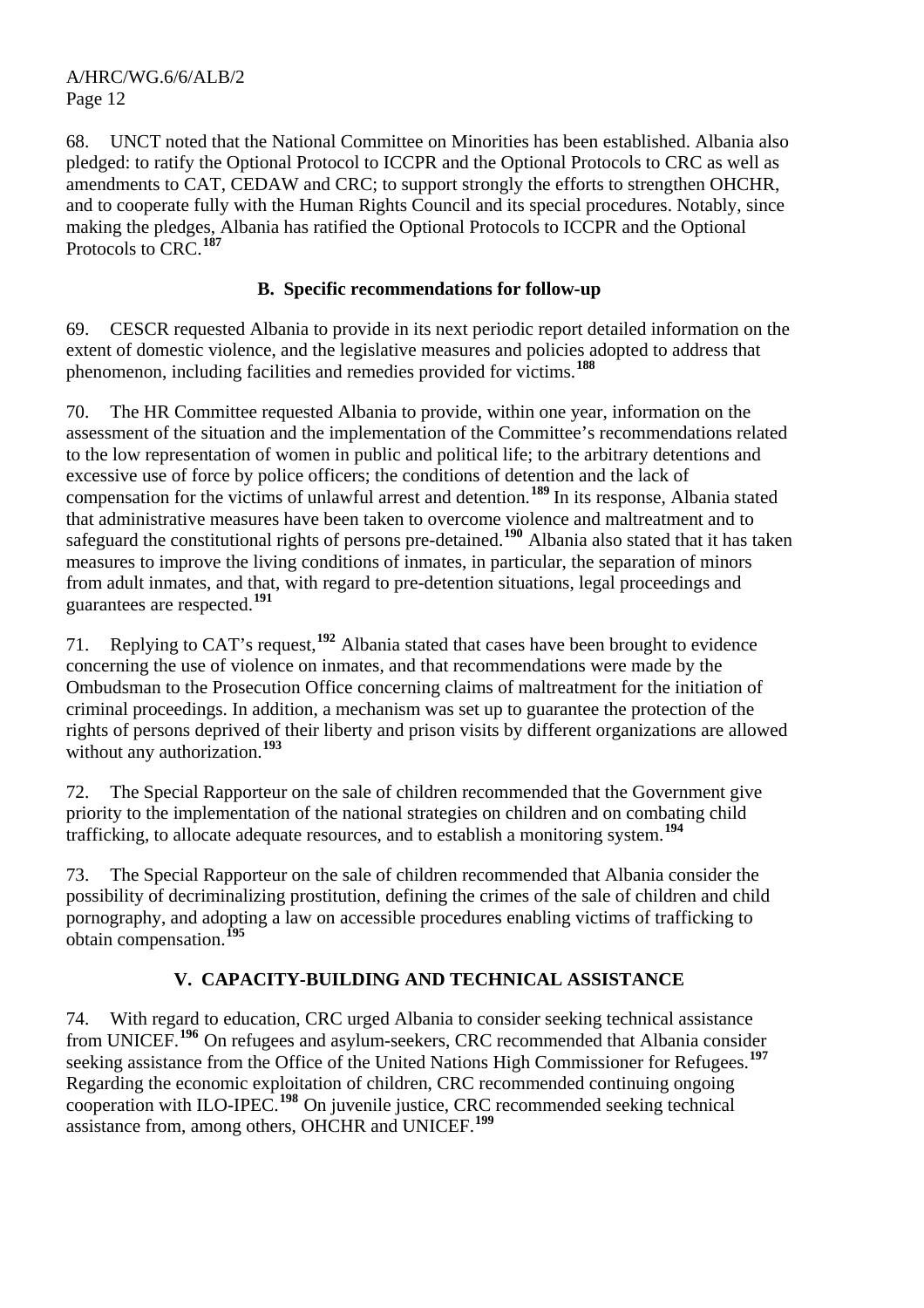75. Significant steps have been undertaken, with international support, to systematize the training and capacity-building processes required to strengthen Albania's skills in implementing the Gender Equality Law and the Domestic Violence Law.**[200](#page-19-0)** Albania's One UN Programme incorporates the principles of gender equality and the development of national capacity throughout.**[201](#page-19-1)**

76. The 2006-2010 United Nations Development Assistance Framework (UNDAF) focuses on, inter alia, assistance to the Government in respect of policies, standards and guidelines that will achieve the Millennium Development Goals and child rights.**[202](#page-19-2)**

*Notes* 

**1** Unless indicated otherwise, the status of ratifications of instruments listed in the table may be found in *Multilateral Treaties Deposited with the Secretary-General: Status as at 31 December 2006* (ST/LEG/SER.E.25), supplemented by the official website of the United Nations Treaty Collection database, Office of Legal Affairs of the United Nations Secretariat, [http://treaties.un.org](http://treaties.un.org/)**/**.

<sup>2</sup> The following abbreviations have been used for this document:

| <b>ICERD</b>      | International Convention on the Elimination of All Forms of Racial Discrimination          |
|-------------------|--------------------------------------------------------------------------------------------|
| <b>ICESCR</b>     | International Covenant on Economic, Social and Cultural Rights                             |
| <b>OP-ICESCR</b>  | <b>Optional Protocol to ICESCR</b>                                                         |
| <b>ICCPR</b>      | International Covenant on Civil and Political Rights                                       |
| <b>ICCPR-OP 1</b> | <b>Optional Protocol to ICCPR</b>                                                          |
| <b>ICCPR-OP2</b>  | Second Optional Protocol to ICCPR, aiming at the abolition of the death penalty            |
| <b>CEDAW</b>      | Convention on the Elimination of All Forms of Discrimination against Women                 |
| <b>OP-CEDAW</b>   | <b>Optional Protocol to CEDAW</b>                                                          |
| <b>CAT</b>        | Convention against Torture and Other Cruel, Inhuman or Degrading Treatment or              |
|                   | Punishment                                                                                 |
| OP-CAT            | Optional Protocol to CAT                                                                   |
| <b>CRC</b>        | Convention on the Rights of the Child                                                      |
| OP-CRC-AC         | Optional Protocol to CRC on the involvement of children in armed conflict                  |
| OP-CRC-SC         | Optional Protocol to CRC on the sale of children, child prostitution and child pornography |
| <b>ICRMW</b>      | International Convention on the Protection of the Rights of All Migrant Workers and        |
|                   | <b>Members of Their Families</b>                                                           |
| <b>CRPD</b>       | Convention on the Rights of Persons with Disabilities                                      |
| <b>OP-CRPD</b>    | Optional Protocol to the Convention on the Rights of Persons with Disabilities             |
| <b>CED</b>        | International Convention for the Protection of All Persons from Enforced Disappearance.    |

<sup>3</sup> Adopted by the General Assembly in its resolution 63/117 of 10 December 2008. Article 17, paragraph 1, of OP-ICESCR states that "The present Protocol is open for signature by any State that has signed, ratified or acceded to the Covenant".

<sup>4</sup> Information relating to other relevant international human rights instruments, including regional instruments, may be found in the pledges and commitments undertaken by Albania before the Human Rights Council, as contained in the note verbale dated 18 April 2006 sent by the Permanent Mission of Albania to the United Nations addressed to the President of the General Assembly.

<sup>5</sup> Protocol to Prevent, Suppress and Punish Trafficking in Persons, Especially Women and Children, supplementing the United Nations Convention against Transnational Organized Crime.

<sup>6</sup> 1951 Convention relating to the Status of Refugees and its 1967 Protocol, 1954 Convention relating to the status of Stateless Persons and 1961 Convention on the Reduction of Statelessness.

<sup>7</sup> Geneva Convention for the Amelioration of the Condition of the Wounded and Sick in Armed Forces in the Field (First Convention); Geneva Convention for the Amelioration of the Condition of Wounded, Sick and Shipwrecked Members of Armed Forces at Sea (Second Convention); Convention relative to the Treatment of Prisoners of War (Third Convention); Convention relative to the Protection of Civilian Persons in Time of War (Fourth Convention); Protocol Additional to the Geneva Conventions of 12 August 1949, and relating to the Protection of Victims of International Armed Conflicts (Protocol I); Protocol Additional to the Geneva Conventions of 12 August 1949, and relating to the Protection of Victims of Non-International Armed Conflicts (Protocol II); Protocol Additional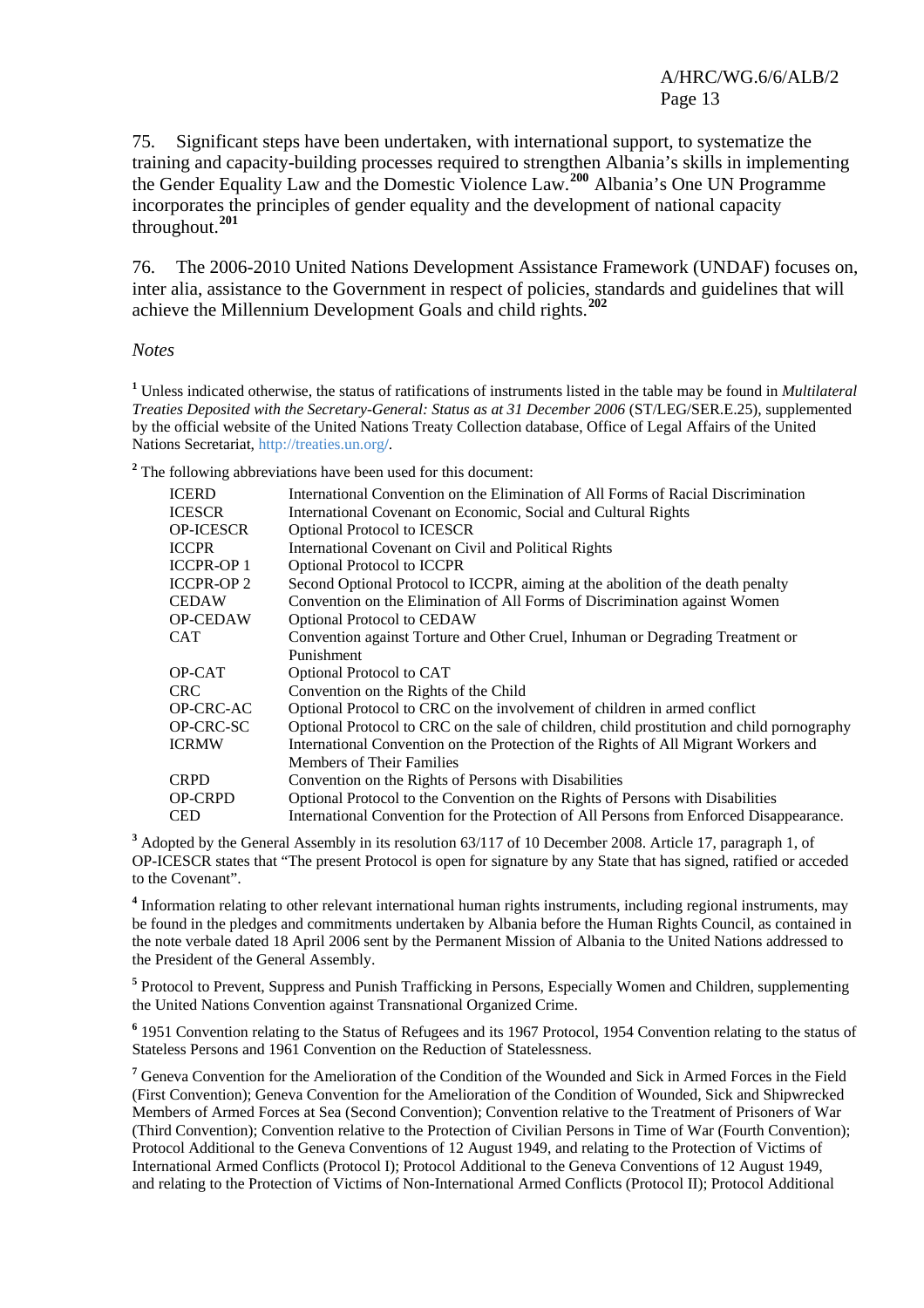to the Geneva Conventions of 12 August 1949, and relating to the Adoption of an Additional Distinctive Emblem (Protocol III). For the official status of ratifications, see Federal Department of Foreign Affairs of Switzerland, at [www.eda.admin.ch/eda/fr/home/topics/intla/intrea/chdep/warvic.html](http://www.eda.admin.ch/eda/fr/home/topics/intla/intrea/chdep/warvic.html).

<sup>8</sup> International Labour Organization Convention No. 29 concerning Forced or Compulsory Labour; Convention No.105 concerning the Abolition of Forced Labour, Convention No. 87 concerning Freedom of Association and Protection of the Right to Organize; Convention No. 98 concerning the Application of the Principles of the Right to Organize and to Bargain Collectively; Convention No. 100 concerning Equal Remuneration for Men and Women Workers for Work of Equal Value; Convention No. 111 concerning Discrimination in Respect of Employment and Occupation; Convention No. 138 concerning the Minimum Age for Admission to Employment; Convention No. 182 concerning the Prohibition and Immediate Action for the Elimination of the Worst Forms of Child Labour.

<sup>9</sup> Concluding observations of the Committee against Torture (CAT/C/CR/34/ALB), para. 5 (c) (ii).

**<sup>10</sup>** Ibid., para. 8 (s)*.*

**<sup>11</sup>** Concluding observations of the Committee on the Rights of the Child (CRC/C/15/Add.249), para. 4 (c)*.*

**<sup>12</sup>** CAT/C/CR/34/ALB, para. 8 (a).

<sup>13</sup> Concluding observations of the Human Rights Committee (CCPR/CO/82/ALB), para. 6.

**<sup>14</sup>** CRC/C/15/Add.249, para. 4 (a).

**<sup>15</sup>** CCPR/CO/82/ALB, para. 7.

**<sup>16</sup>** Ibid., para. 3.

**<sup>17</sup>** CAT/C/CR/34/ALB, para. 5 (a).

<sup>18</sup> Concluding observations of the Committee on Economic, Social and Cultural Rights (E/C.12/ALB/CO/1), para. 6.

**<sup>19</sup>** UNCT submission to the UPR on Albania, p. 5.

**<sup>20</sup>** Ibid., p. 2.

**<sup>21</sup>** CRC/C/15/Add.249, para. 22.

**<sup>22</sup>** E/CN.4/2006/67/Add.2, para. 69.

**<sup>23</sup>** Ibid., para. 68.

<sup>24</sup> ILO Committee of Experts on the Application of Conventions and Recommendations, Individual Direct Request concerning Forced Labour Convention, 1930 (No. 29), 2008, Geneva, doc. No. (ILOLEX) 092008ALB029, para. 1.

**<sup>25</sup>** UNCT submission to the UPR, p. 8.

**<sup>26</sup>** Ibid., p. 9.

<sup>27</sup> For the list of national human rights institutions with accreditation status granted by the International Coordinating Committee of National Institutions for the Promotion and Protection of Human Rights (ICC), see A/HRC/10/55, annex 1.

**<sup>28</sup>** CCPR/CO/82/ALB, para. 8

<sup>29</sup> Concluding observations of the Committee on the Elimination of Discrimination against Women (A/58/38) (Part I)), para. 56.

**<sup>30</sup>** CRC/C/15/Add.249, para. 13.

**<sup>31</sup>** E/CN.4/2006/95/Add.5, para. 38.

**<sup>32</sup>** A/58/38 (Part I), para. 56.

**<sup>33</sup>** CRC/C/15/Add.249, para. 13.

**<sup>34</sup>** Ibid., para. 14.

**<sup>35</sup>** Ibid., para. 8.

**<sup>36</sup>** Ibid., para. 9.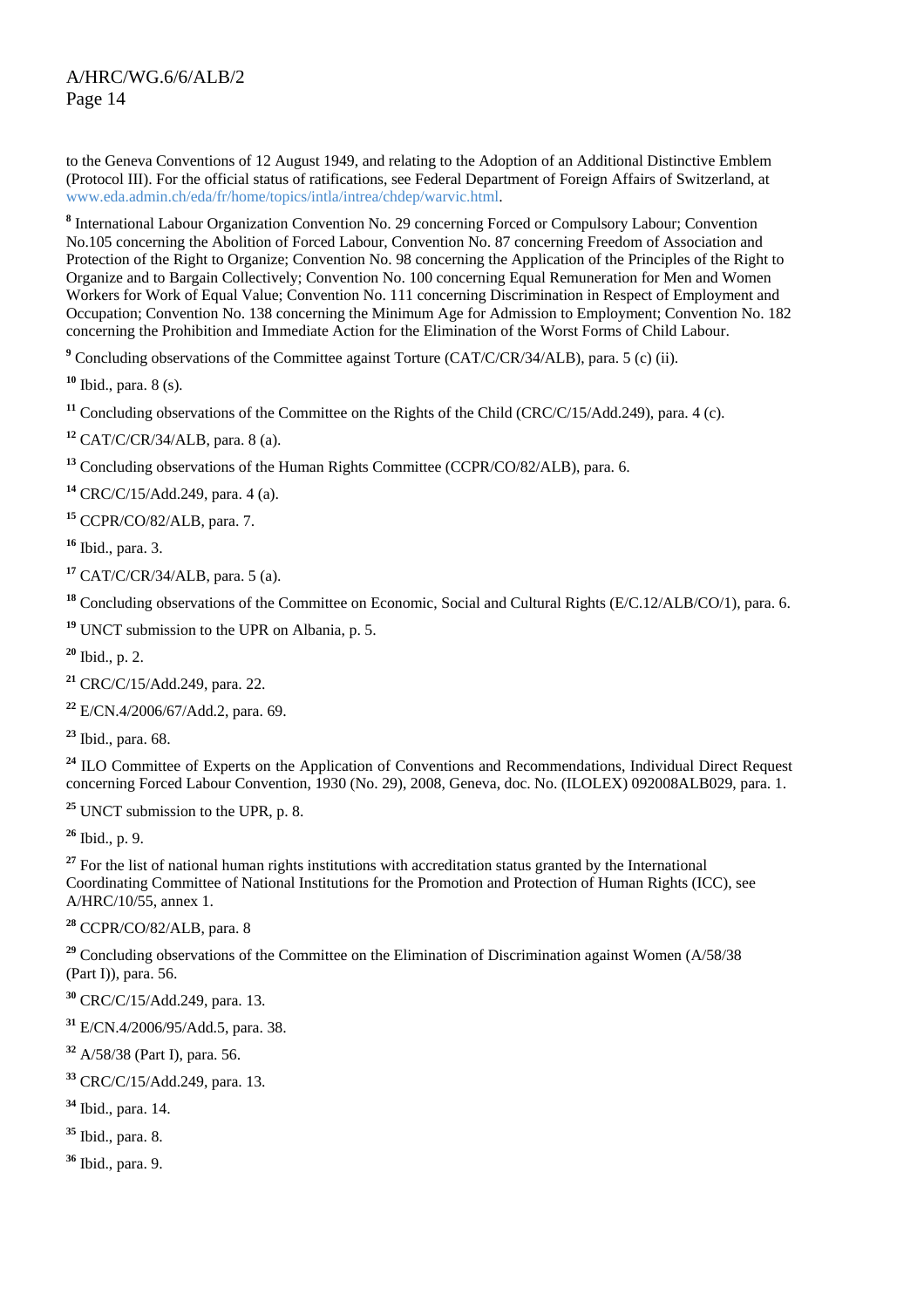<span id="page-14-1"></span>**<sup>37</sup>** UNCT submission to the UPR, p. 3.

**<sup>38</sup>** CCPR/CO/82/ALB, para. 5 (a), (b) and (c).

**<sup>39</sup>** E/C.12/ALB/CO/1, para. 8.

**<sup>40</sup>** Concluding observations of the Committee on the Elimination of Racial Discrimination (CERD/C/63/CO/1), para. 8.

**<sup>41</sup>** E/CN.4/2006/95/Add.5, para. 37.

**<sup>42</sup>** UNCT submission to the UPR, p. 6.

**<sup>43</sup>** E/C.12/ALB/CO/1, para. 9.

**<sup>44</sup>** CRC/C/15/Add.249, para. 12.

<span id="page-14-0"></span>**<sup>45</sup>** E/CN.4/2006/67/Add.2, paras. 79-80.

**<sup>46</sup>** UNCT submission to the UPR, p. 3.

**<sup>47</sup>** Ibid., p. 9.

**<sup>48</sup>** Ibid., p. 3.

**<sup>49</sup>** Letter from the Permanent Mission of the Republic of Albania of 8 December 2008, in response to the questionnaire of the Human Rights Council Advisory Committee on the issue of the United Nations draft declaration on human rights education and training, see www2.ohchr.org/english/bodies/hrcouncil/advisorycommittee/HR\_ education training.htm, and letters from the High Commissioner for Human Rights dated 9 January 2006 and 10 December 2007, see www2.ohchr.org/english/issues/education/training/Summary-national-initiatives2005- 2009.htm. See also resolution 6/10 of the Human Rights Council of 28 September 2007, recommendation 1/1 of the Advisory Committee of the Human Rights Council of 14 August 2008, General Assembly resolution A/RES/59/113B of 14 July 2005, and Human Rights Council resolution A/HRC/RES/6/24 of 28 September 2007.

**<sup>50</sup>** UNCT submission to the UPR, p. 8.

**<sup>51</sup>** E/CN.4/2006/67/Add.2, para. 62.

**<sup>52</sup>** Ibid., para. 61.

**<sup>53</sup>** The following abbreviations have been used for this document:

| CERD                | Committee on the Elimination of Racial Discrimination                             |
|---------------------|-----------------------------------------------------------------------------------|
| <b>CESCR</b>        | Committee on Economic, Social and Cultural Rights                                 |
| <b>HR</b> Committee | Human Rights Committee                                                            |
| <b>CEDAW</b>        | Committee on the Elimination of Discrimination against Women                      |
| CAT                 | Committee against Torture                                                         |
| CRC-                | Committee on the Rights of the Child                                              |
| <b>CMW</b>          | Committee on the Protection of All Migrant Workers and Members of their Families. |

**<sup>54</sup>** E/CN.4/2006/67/Add.2, para. 1.

<sup>55</sup> The questionnaires included in this section are those which have been reflected in an official report by a special procedure mandate holder.

**<sup>56</sup>** See (a) report of the Special Rapporteur on the right to education (A/HRC/4/29), questionnaire on the right to education of persons with disabilities sent in 2006; (b) report of the Special Rapporteur on the human rights of migrants (A/HRC/4/24), questionnaire on the impact of certain laws and administrative measures on migrants sent in 2006; (c) report of the Special Rapporteur on trafficking in persons, especially women and children (A/HRC/4/23), questionnaire on issues related to forced marriages and trafficking in persons sent in 2006; (d) report of the Special Representative of the Secretary-General on the situation of human rights defenders (E/CN.4/2006/95 and Add.5), questionnaire on the implementation of the Declaration on the Right and Responsibility of Individuals, Groups and Organs of Society to Promote and Protect Universally Recognized Human Rights and Fundamental Freedoms sent in June 2005; (e) report of the Special Rapporteur on the situation of human rights and fundamental freedoms of indigenous people (A/HRC/6/15), questionnaire on the human rights of indigenous people sent in August 2007; (f) report of the Special Rapporteur on trafficking in persons, especially in women and children (E/CN.4/2006/62) and the Special Rapporteur on the sale of children, child prostitution and child pornography (E/CN.4/2006/67), joint questionnaire on the relationship between trafficking and the demand for commercial sexual exploitation sent in July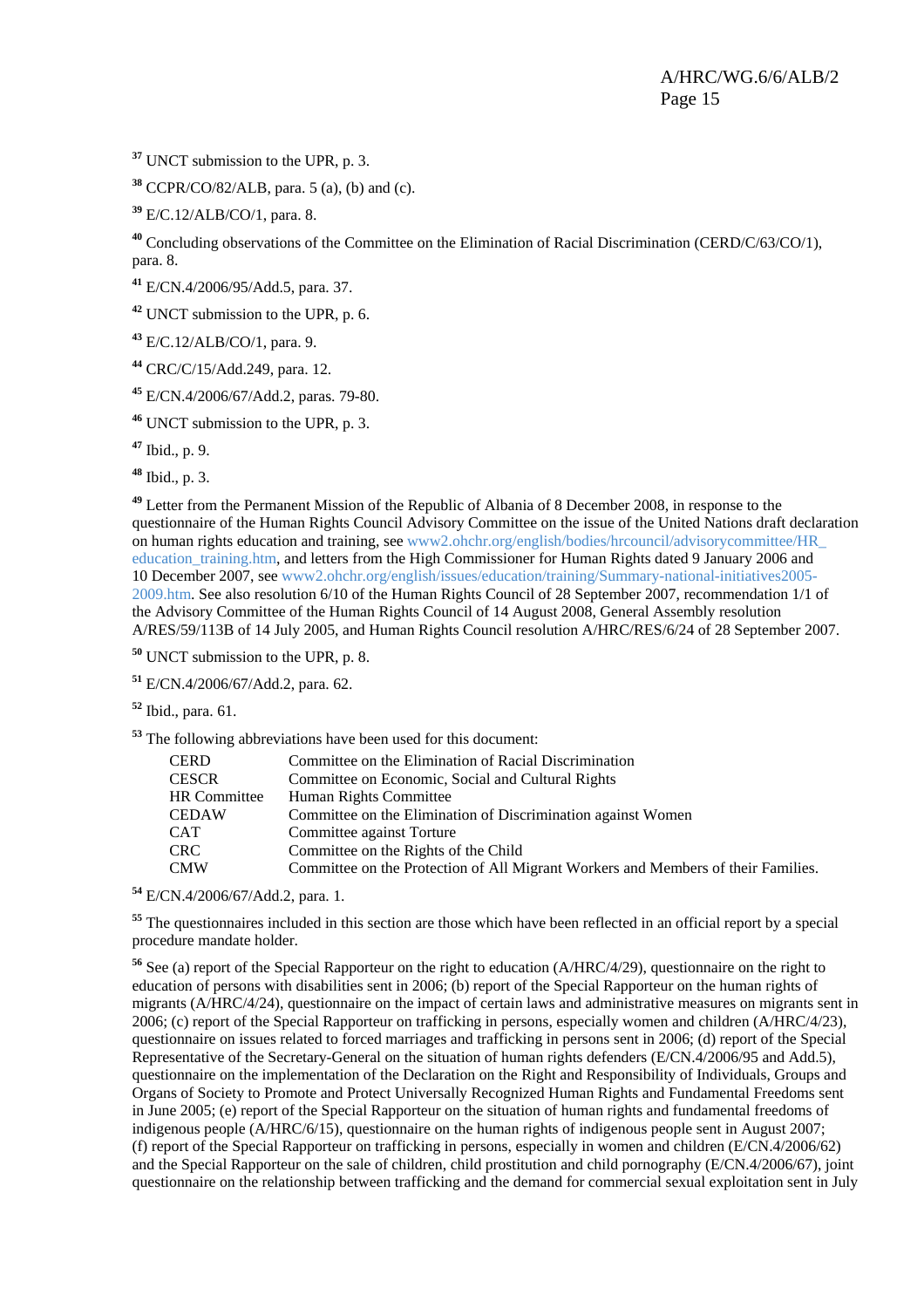<span id="page-15-0"></span>2005; (g) report of the Special Rapporteur on the right to education (E/CN.4/2006/45), questionnaire on the right to education for girls sent in 2005; (h) report of the Working Group on mercenaries (A/61/341), questionnaire concerning its mandate and activities sent in November 2005; (i) report of the Special Rapporteur on the sale of children, child prostitution and child pornography (A/HRC/4/31), questionnaire on the sale of children's organs sent in July 2006; (j) report of the Special Rapporteur on the sale of children, child prostitution and child pornography (A/HRC/7/8), questionnaire on assistance and rehabilitation programmes for child victims of sexual exploitation sent in July 2007; (k) report of the Special Representative of the Secretary-General on the issue of human rights and transnational corporations and other business enterprises (A/HRC/4/35/Add.3), questionnaire on human rights policies and management practices; (l) report of the Special Rapporteur on the right to education (A/HRC/8/10), questionnaire on the right to education in emergency situations sent in 2007; (m) report of the Special Rapporteur on the right to education (June 2009) (A/HRC/11/8), questionnaire on the right to education for persons in detention; (n) report of the independent expert on the question of human rights and extreme poverty to the eleventh session of the HRC (June 2009) (A/HRC/11/9), questionnaire on Cash Transfer Programmes sent in October 2008; (o) report of the Special Rapporteur on violence against women (June 2009) A/HRC/11/6, questionnaire on violence against women and political economy.

<sup>57</sup> The questionnaire on the right to education for persons in detention; the questionnaire on Cash Transfer Programmes and the questionnaire on violence against women and political economy.

**<sup>58</sup>** OHCHR 2009 Report on Activities and Results (forthcoming).

**<sup>59</sup>** OHCHR 2008 Report on Activities and Results.

**<sup>60</sup>** CCPR/CO/82/ALB, para. 10.

**<sup>61</sup>** E/C.12/ALB/CO/1, para. 22.

**<sup>62</sup>** A/58/38 (Part I), para. 68.

**<sup>63</sup>** E/C.12/ALB/CO/1, para. 51.

**<sup>64</sup>** Ibid.

**<sup>65</sup>** A/58/38 (Part I), para. 69.

**<sup>66</sup>** CCPR/CO/82/ALB, para. 21.

**<sup>67</sup>** E/C.12/ALB/CO/1, para. 20.

**<sup>68</sup>** CCPR/CO/82/ALB, para. 22.

**<sup>69</sup>** E/C.12/ALB/CO/1, para. 49.

**<sup>70</sup>** CERD/C/63/CO/1, para. 21.

**<sup>71</sup>** E/CN.4/2006/67/Add.2, paras. 46-47.

**<sup>72</sup>** UNHCR submission to the UPR on Albania, p. 1, citing CRC/C/15/Add.249, para. 23.

**<sup>73</sup>** CRC/C/15/Add.249, para. 23.

**<sup>74</sup>** UNHCR submission to the UPR on Albania, p. 1, citing CRC/C/15/Add.249, para. 24.

**<sup>75</sup>** CRC/C/15/Add.249, para. 24.

**<sup>76</sup>** Albania Common Country Assessment 2004, p. 17, see [www.undg.org/unct.cfm?module=](http://www.undg.org/unct.cfm?module=%20CoordinationProfile&page=Country&CountryID=ALB)  [CoordinationProfile&page=Country&CountryID=ALB](http://www.undg.org/unct.cfm?module=%20CoordinationProfile&page=Country&CountryID=ALB).

**<sup>77</sup>** Albania Common Country Assessment 2004, p. 21, see [www.undg.org/unct.cfm?module=](http://www.undg.org/unct.cfm?module=%20CoordinationProfile&page=Country&CountryID=ALB)  [CoordinationProfile&page=Country&CountryID=ALB](http://www.undg.org/unct.cfm?module=%20CoordinationProfile&page=Country&CountryID=ALB).

**<sup>78</sup>** E/C.12/ALB/CO/1, para. 29.

**<sup>79</sup>** CCPR/CO/82/ALB, para. 12.

**<sup>80</sup>** CRC, CRC/C/15/Add.249, para. 28.

**<sup>81</sup>** E/C.12/ALB/CO/1, para. 58.

**<sup>82</sup>** CRC/C/15/Add.249, para. 29.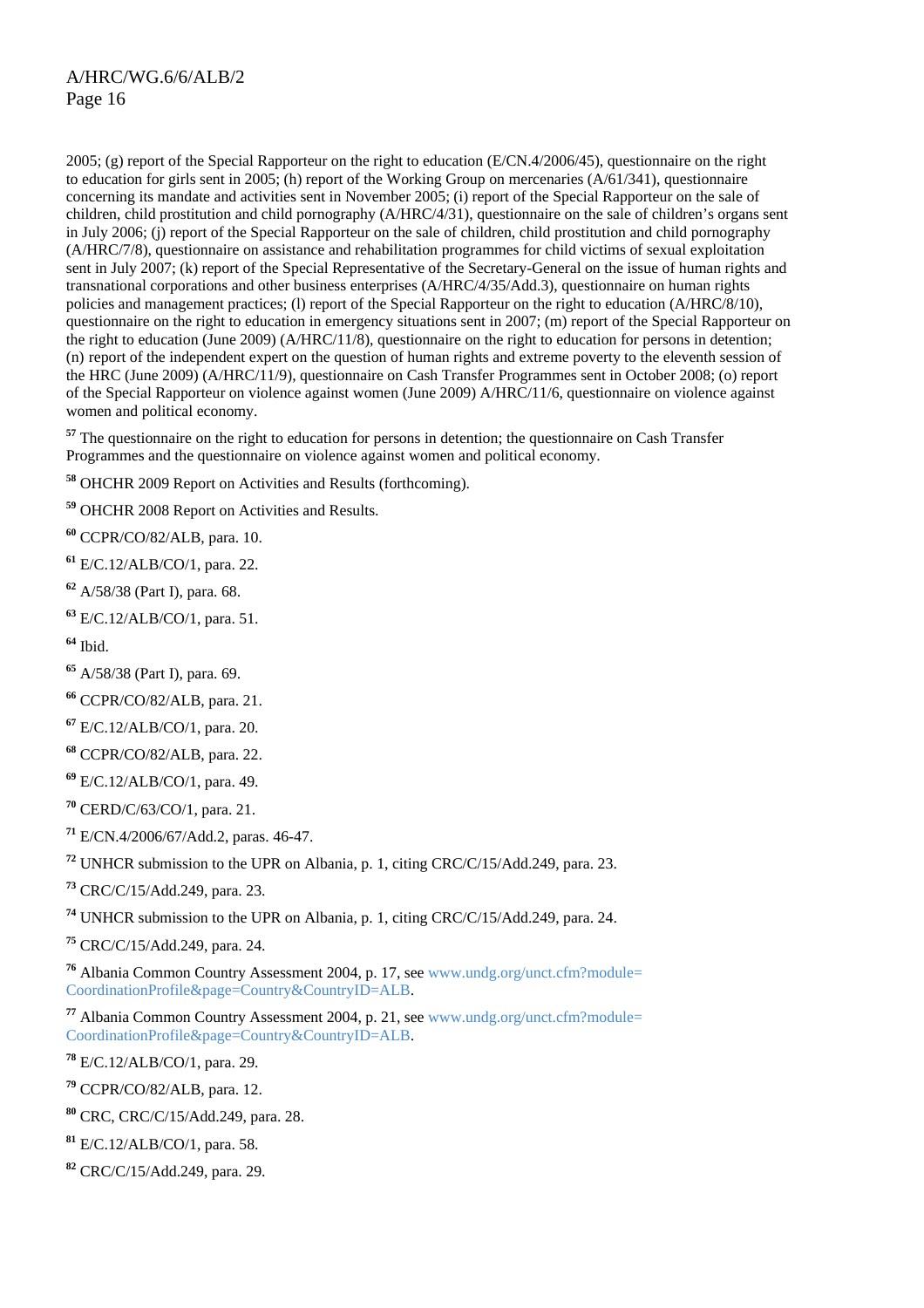<span id="page-16-0"></span>E/C.12/ALB/CO/1, para. 28.

CAT/C/CR/34/ALB, para. 7 (o).

E/C.12/ALB/CO/1, para. 57.

CAT/C/CR/34/ALB, para. 8 (o)

CCPR/CO/82/ALB, para. 10.

CRC/C/15/Add.249, paras. 48-49.

E/CN.4/2006/67/Add.2, paras. 39-40.

CCPR/CO/82/ALB, para. 13.

CRC/C/15/Add.249, para. 40.

CCPR/CO/82/ALB, para. 13.

E/C.12/ALB/CO/1, para. 20.

CCPR/CO/82/ALB, para. 16.

CAT/C/CR/34/ALB, para. 7 (j).

CCPR/CO/82/ALB, para. 16.

CAT/C/CR/34/ALB, para. 8 (j).

 Albania Common Country Assessment 2004, p. 10, see [www.undg.org/unct.cfm?module=](http://www.undg.org/unct.cfm?module=%20CoordinationProfile&page=Country&CountryID=ALB)  [CoordinationProfile&page=Country&CountryID=ALB.](http://www.undg.org/unct.cfm?module=%20CoordinationProfile&page=Country&CountryID=ALB)

E/CN.4/2006/67/Add.2, para. 10.

Ibid., para. 16.

Ibid., paras. 17-18.

Ibid., paras. 52-53.

Ibid., para. 20.

CCPR/CO/82/ALB, para. 15.

E/C.12/ALB/CO/1, paras. 30 and 59.

A/58/38 (Part I), paras. 70-71.

<sup>107</sup> ILO Committee of Experts on the Application of Conventions and Recommendations, Individual Direct Request concerning Worst Forms of Child Labour Convention, 1999 (No. 182), 2007, Geneva, doc. No. (ILOLEX) 092007ALB182.

CRC/C/15/Add.249, para. 69 (b) and (c).

E/C.12/ALB/CO/1, para. 25.

Ibid., para. 54.

 ILO Committee of Experts on the Application of Conventions and Recommendations, Individual Direct Request concerning Worst Forms of Child Labour Convention, 1999 (No. 182), 2007, Geneva, doc. No. (ILOLEX) 092007ALB182.

Ibid.

CCPR/CO/82/ALB, para. 20.

E/CN.4/2006/67/Add.2, para. 57.

CRC/C/15/Add.249, para. 50.

Ibid., para. 51.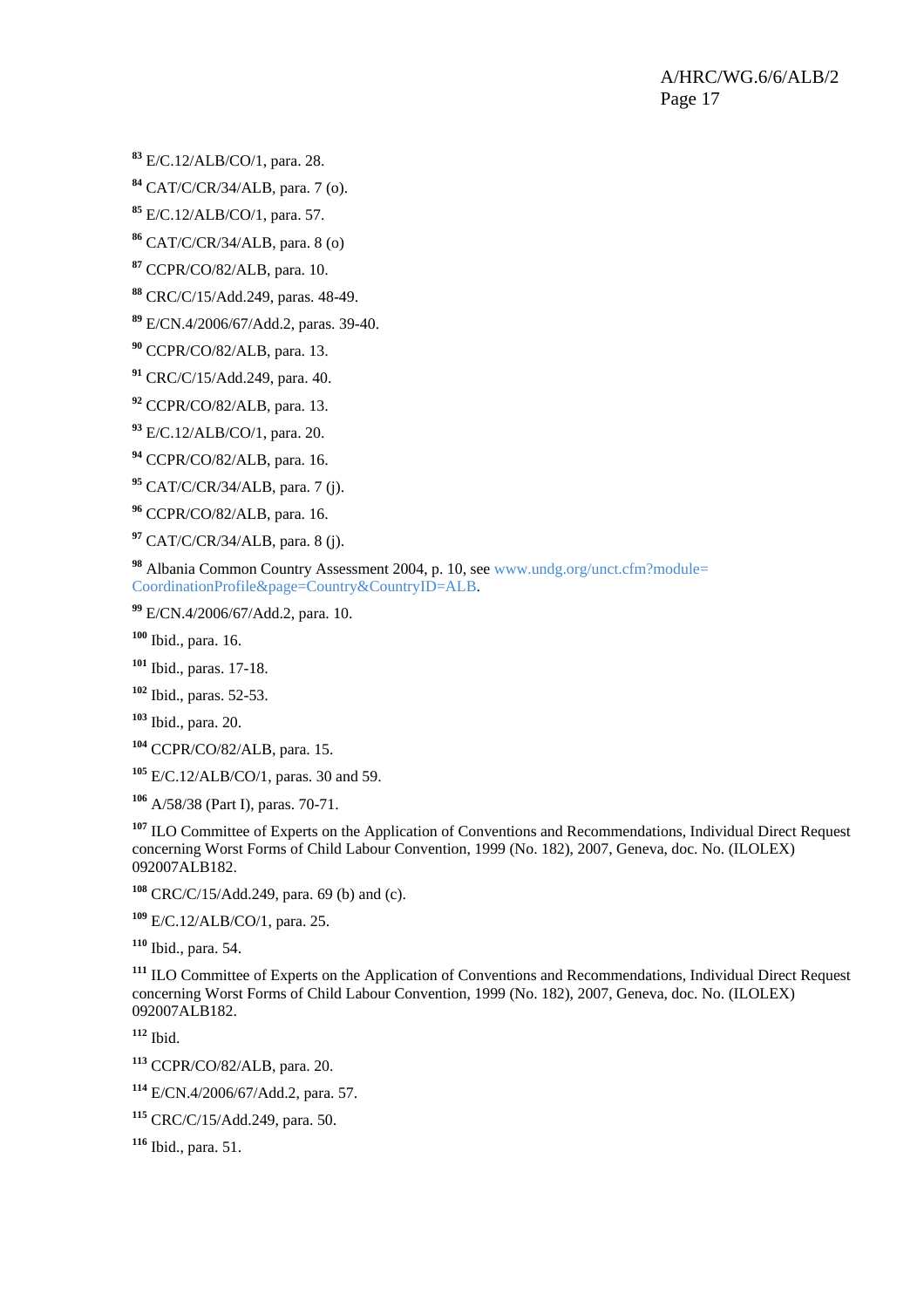<span id="page-17-0"></span> Albania Common Country Assessment 2004, p. 9, see [www.undg.org/unct.cfm?module=](http://www.undg.org/unct.cfm?module=%20CoordinationProfile&page=Country&CountryID=ALB)  [CoordinationProfile&page=Country&CountryID=ALB](http://www.undg.org/unct.cfm?module=%20CoordinationProfile&page=Country&CountryID=ALB).

Ibid., p. 42.

CCPR/CO/82/ALB, para. 18.

E/C.12/ALB/CO/1, para. 16.

Ibid., para. 45.

Ibid., para. 49.

CCPR/CO/82/ALB, para. 13.

CRC/C/15/Add.249, para. 40.

CAT/C/CR/34/ALB, para. 7 (c).

Ibid., para. 8 (c).

E/C.12/ALB/CO/1, para. 58.

CRC/C/15/Add.249, para. 76.

UNCT submission to the UPR, p. 10.

E/CN.4/2006/67/Add.2, paras. 59-60.

 Albania Common Country Assessment 2004, p. 10, see [www.undg.org/unct.cfm?module=](http://www.undg.org/unct.cfm?module=%20CoordinationProfile&page=Country&CountryID=ALB)  [CoordinationProfile&page=Country&CountryID=ALB](http://www.undg.org/unct.cfm?module=%20CoordinationProfile&page=Country&CountryID=ALB).

E/CN.4/2006/95/Add.5, para. 43, and CCPR/CO/82/ALB, para. 19.

CCPR/CO/82/ALB, para. 11.

A/58/38 (Part I), para. 78.

Ibid., para. 79.

 ILO Committee of Experts on the Application of Conventions and Recommendations, Individual Direct Request concerning Discrimination (Employment and Occupation) Convention 1958, (No. 111), 2007, Geneva, doc. No. (ILOLEX) 092007ALB111, paras. 2-3.

UNCT submission to the UPR p. 8.

E/C.12/ALB/CO/1, para. 23.

E/CN.4/2006/67/Add.2, para. 47.

E/C.12/ALB/CO/1, para. 52.

Ibid., para. 24.

Ibid., para. 53.

 IMF, Global Monitoring Report 2008, Washington DC, 2008, p. 278, see [www.imf.org/external/pubs/ft/gmr/](http://www.imf.org/external/pubs/ft/gmr/%202008/eng/gmr.pdf)  [2008/eng/gmr.pdf.](http://www.imf.org/external/pubs/ft/gmr/%202008/eng/gmr.pdf)

E/C.12/ALB/CO/1, para. 55.

 ILO Committee of Experts on the Application of Convention and Recommendations, Individual Direct Request concerning Worst Forms of Child Labour Convention, 1999 (No. 182), 2007, Geneva, doc. No. (ILOLEX) 092007ALB182.

UNCT submission to the UPR, p. 5.

 Albania Common Country Assessment 2004, pp. 25-26, see [www.undg.org/unct.cfm?module=](http://www.undg.org/unct.cfm?module=%20CoordinationProfile&page=Country&CountryID=ALB)  [CoordinationProfile&page=Country&CountryID=ALB](http://www.undg.org/unct.cfm?module=%20CoordinationProfile&page=Country&CountryID=ALB).

E/C.12/ALB/CO/1, para. 60.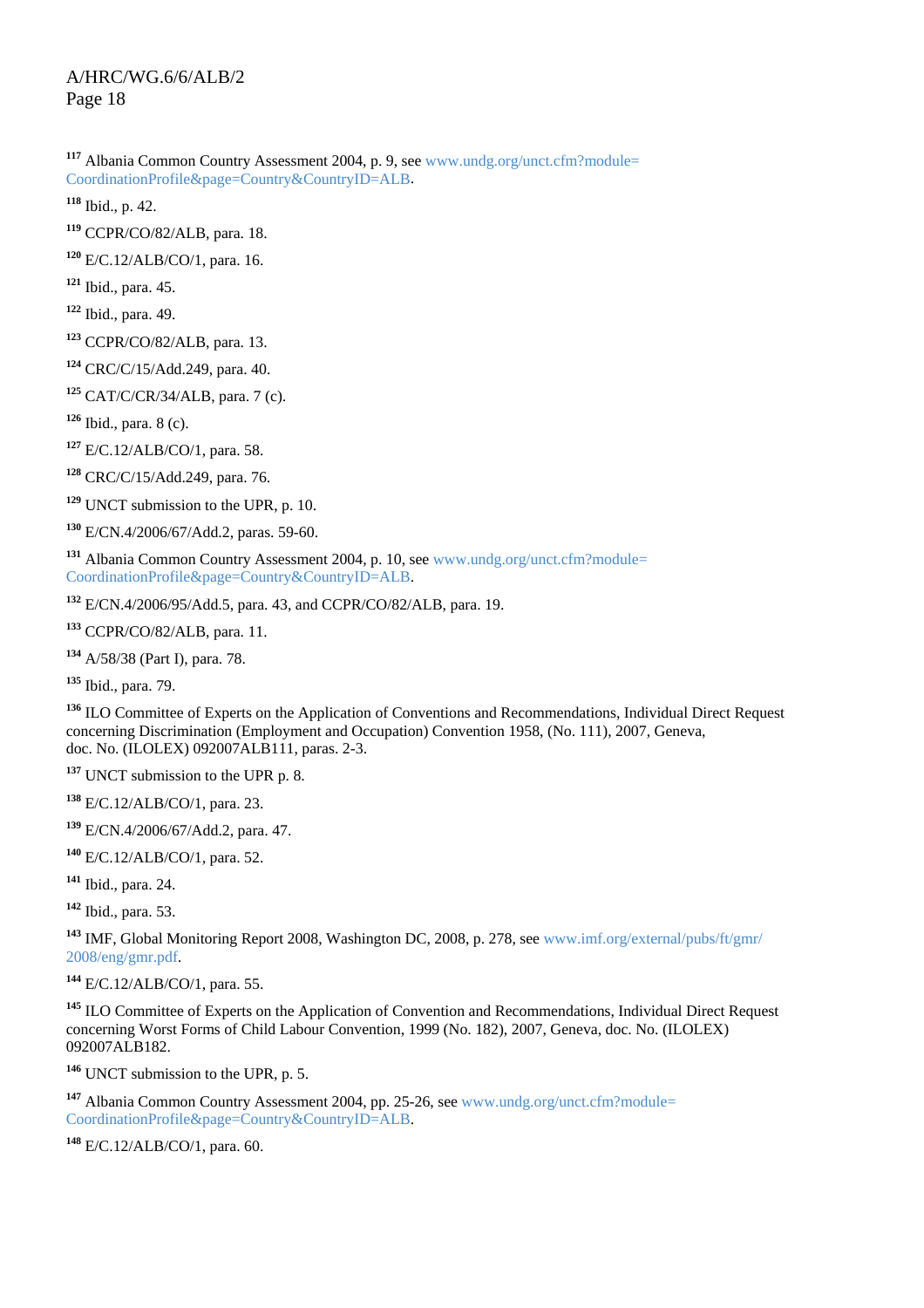<span id="page-18-0"></span> UNDP, At Risk: Roma and the Displaced in Southeast Europe, Bratislava, 2006, p. 18, see [http://europeandcis.undp.org/uploads/public/File/rbec\\_web/vgr/vuln\\_rep\\_all.pdf.](http://europeandcis.undp.org/uploads/public/File/rbec_web/vgr/vuln_rep_all.pdf)

E/C.12/ALB/CO/1, para. 31.

E/CN.4/2006/67/Add.2, para .47.

Ibid., para. 125.

UNHCR submission to the UPR on Albania, p. 2, citing CRC/C/15/Add.249, para. 35.

CRC/C/15/Add.249, para. 35.

E/C.12/ALB/CO/1, para. 61.

CRC/C/15/Add.249, para. 54.

Ibid., para. 55 (a).

UNCT submission to the UPR, p. 7.

 Albania Common Country Assessment 2004, p. 21, see [www.undg.org/unct.cfm?module=](http://www.undg.org/unct.cfm?module=%20CoordinationProfile&page=Country&CountryID=ALB)  [CoordinationProfile&page=Country&CountryID=ALB.](http://www.undg.org/unct.cfm?module=%20CoordinationProfile&page=Country&CountryID=ALB)

 UNDP, Europe and the CIS Regional MDG Report, National Millennium Development Goals: A framework for action, Bratislava, 2006, p. 50, see [http://europeandcis.undp.org/home/show/EAB43C00-F203-1EE9-](http://europeandcis.undp.org/home/show/EAB43C00-F203-1EE9-B6945B73B400C40F) [B6945B73B400C40F](http://europeandcis.undp.org/home/show/EAB43C00-F203-1EE9-B6945B73B400C40F).

UNCT submission to the UPR, p. 10.

E/C.12/ALB/CO/1, para. 68.

CRC/C/15/Add.249, para. 68.

 Albania Common Country Assessment 2004, p. 37, see [www.undg.org/unct.cfm?module=](http://www.undg.org/unct.cfm?module=%20CoordinationProfile&page=Country&CountryID=ALB)  [CoordinationProfile&page=Country&CountryID=ALB.](http://www.undg.org/unct.cfm?module=%20CoordinationProfile&page=Country&CountryID=ALB)

CRC/C/15/Add.249, para. 61 (a).

 Albania Common Country Assessment 2004, p. 21, see [www.undg.org/unct.cfm?module=](http://www.undg.org/unct.cfm?module=%20CoordinationProfile&page=Country&CountryID=ALB)  [CoordinationProfile&page=Country&CountryID=ALB.](http://www.undg.org/unct.cfm?module=%20CoordinationProfile&page=Country&CountryID=ALB)

E/C.12/ALB/CO/1, para. 21.

Ibid., para. 50.

CCPR/CO/82/ALB, para. 22.

UNHCR submission to the UPR on Albania, p. 2, citing CRC/C/15/Add.249, para. 64.

CRC/C/15/Add.249, para. 65.

UNHCR submission to the UPR on Albania, pp. 2-3, citing CRC/C/15/Add.249, para. 66.

Ibid., para. 67.

CRC/C/15/Add.249, para. 67 (a).

E/CN.4/2006/67/Add.2, paras. 32-33.

Ibid., para. 38.

CCPR/CO/82/ALB, para. 3.

E/CN.4/2006/95/Add.5, para. 37.

CAT/C/CR/34/ALB, para. 5.

UNCT submission to the UPR, pp. 10-11.

E/CN.4/2006/95/Add.5, para. 39.

Ibid., para. 40.